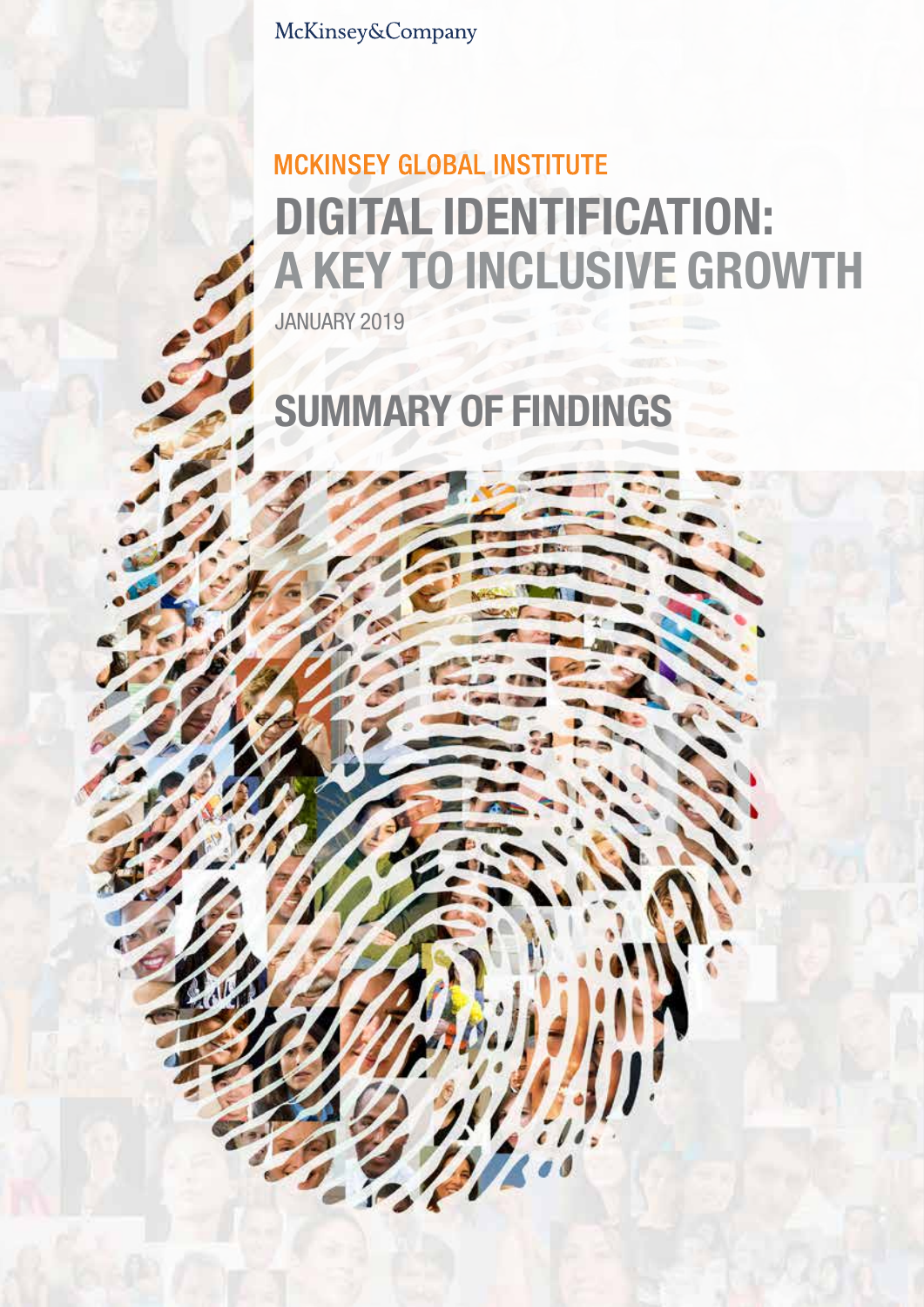### **MCKINSEY GLOBAL INSTITUTE**

Since its founding in 1990, the McKinsey Global Institute (MGI) has sought to develop a deeper understanding of the evolving global economy. As the business and economics research arm of McKinsey & Company, MGI aims to provide leaders in the commercial, public, and social sectors with the facts and insights on which to base management and policy decisions.

MGI research combines the disciplines of economics and management, employing the analytical tools of economics with the insights of business leaders. Our "micro-to-macro" methodology examines microeconomic industry trends to better understand the broad macroeconomic forces affecting business strategy and public policy. MGI's in-depth reports have covered more than 20 countries and 30 industries. Current research focuses on six themes: productivity and growth, natural resources, labor markets, the evolution of global financial markets, the economic impact of technology and innovation, and urbanization. Recent reports have assessed the digital economy, the impact of AI and automation on employment, income inequality, the productivity puzzle, the economic benefits of tackling gender inequality, a new era of global competition, Chinese innovation, and digital and financial globalization.

MGI is led by three McKinsey & Company senior partners: Jacques Bughin, Jonathan Woetzel, and James Manyika, who also serves as the chairman of MGI. Michael Chui, Susan Lund, Anu Madgavkar, Jan Mischke, Sree Ramaswamy, and Jaana Remes are MGI partners, and Mekala Krishnan and Jeongmin Seong are MGI senior fellows.

Project teams are led by the MGI partners and a group of senior fellows, and include consultants from McKinsey offices around the world. These teams draw on McKinsey's global network of partners and industry and management experts. Advice and input to MGI research are provided by the MGI Council, members of which are also involved in MGI's research. MGI Council members are drawn from around the world and from various sectors and include Michael Birshan, Andrés Cadena, Sandrine Devillard, André Dua, Kweilin Ellingrud, Tarek Elmasry, Katy George, Rajat Gupta, Eric Hazan, Acha Leke, Scott Nyquist, Gary Pinkus, Sven Smit, Oliver Tonby, and Eckart Windhagen. In addition, leading economists, including Nobel laureates, act as advisers to MGI research.

The partners of McKinsey fund MGI's research; it is not commissioned by any business, government, or other institution. For further information about MGI and to download reports, please visit mckinsey.com/mgi.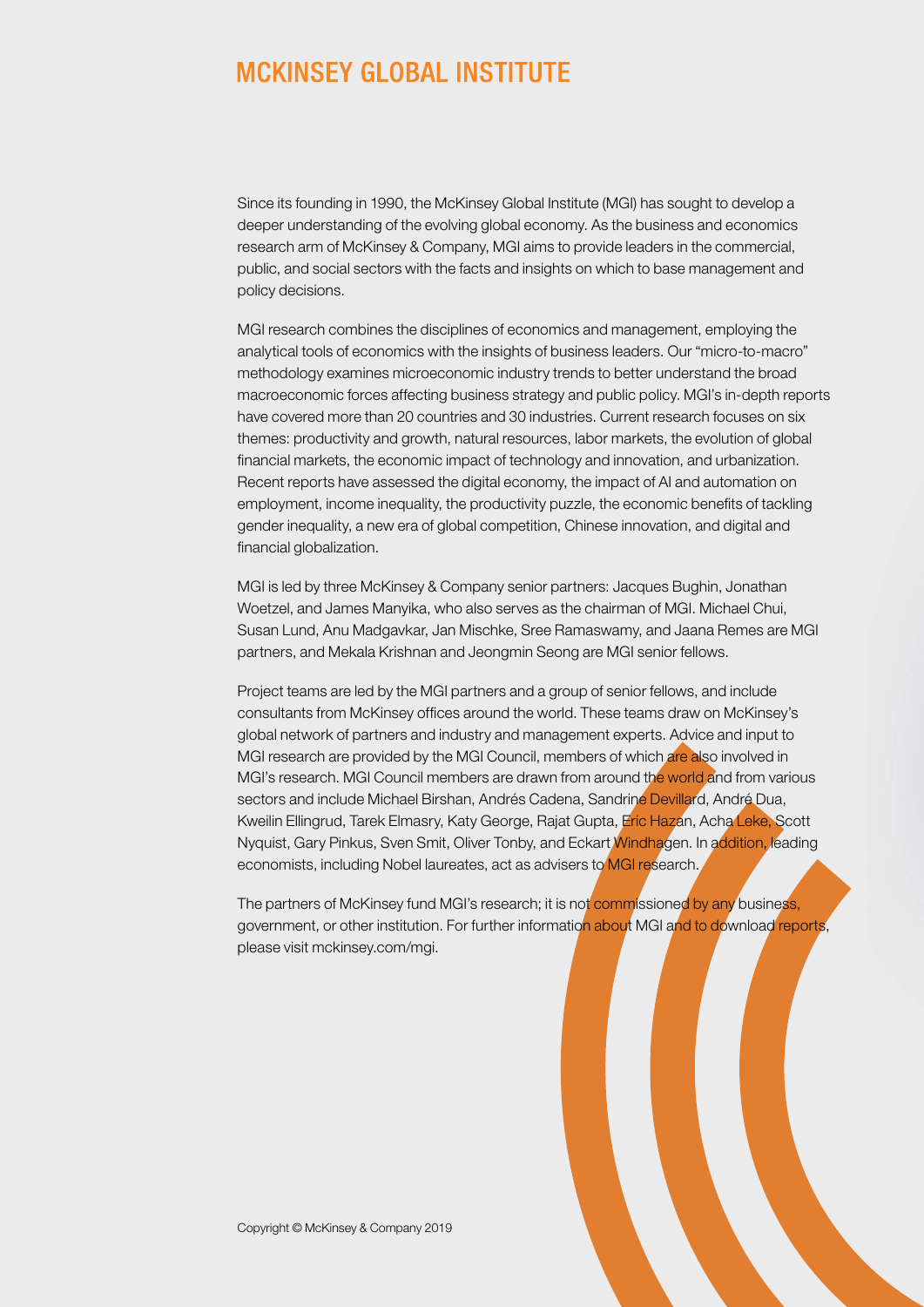# DIGITAL IDENTIFICATION: A KEY TO INCLUSIVE GROWTH

JANUARY 2019

Olivia White | San Francisco Anu Madgavkar | Mumbai James Manyika | San Francisco Deepa Mahajan | Silicon Valley Jacques Bughin | Brussels Michael McCarthy | London Owen Sperling | San Francisco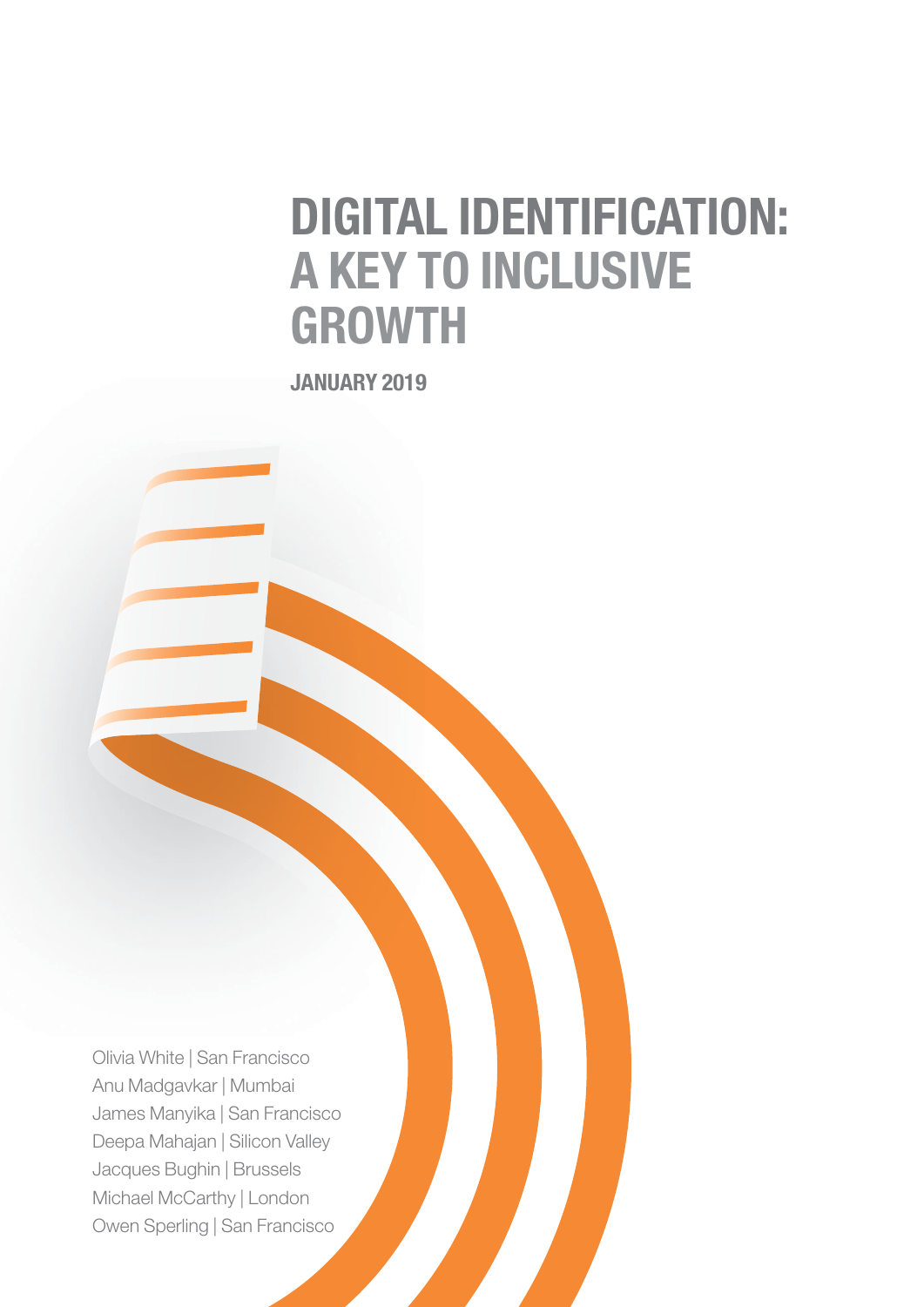### IN BRIEF DIGITAL IDENTIFICATION: A KEY TO INCLUSIVE GROWTH

In an era of rapid technological change, digital identification provides a significant opportunity for value creation for individuals and institutions. Nearly one billion people globally lack a legally recognized form of identification, according to the World Bank ID4D database. The remaining 6.6 billion people have some form of identification, but over half cannot use it effectively in today's digital ecosystems. Individuals can use digital identification, or "digital ID," to be verified unambiguously through a digital channel, unlocking access to banking, government benefits, education, and many other critical services. Programs employing this relatively new technology have had mixed success to date—many have failed to attain even modest levels of usage, while a few have achieved large-scale implementation. Yet well-designed digital ID not only enables civic and social empowerment, but also makes possible real and inclusive economic gains—a less well understood aspect of the technology. The political risks and benefits of digital ID are potentially significant and deserve careful attention but are beyond the scope of this report. Here, we develop a framework to understand the potential economic impact of digital ID, informed by an analysis of nearly 100 ways in which digital ID can be used, with deep dives into seven diverse economies: Brazil, China, Ethiopia, India, Nigeria, the United Kingdom, and the United States. We find:

- Digital ID is a foundational set of enabling technologies that can be pivotal in a wide range of digital interactions between individuals and institutions. Digital ID technologies are also akin to "dual use" technologies that can be employed both to benefit society and for undesirable purposes by governments and other institutions, as well as individual actors. Our research focuses on how "good" use of digital ID can create value and societal benefit, while being clear-eyed about the possibility of misuse and associated risks and challenges, and the need to mitigate them.
- Digital ID enables individuals to unlock value and benefit as they interact with firms, governments, and other individuals in six roles: as consumers, workers, microenterprises, taxpayers and beneficiaries, civically engaged individuals, and owners. Individuals benefit most as consumers from wider access to services, and as taxpayers and beneficiaries from time saved interacting with government. For example, digital ID could contribute to providing access to financial services for the 1.7 billionplus individuals who are currently financially excluded, according to the World Bank ID4D Findex survey, and could help save about 110 billion hours through streamlined e-government services, including social protection and direct benefit transfers. For institutions, gains could come from higher productivity, cost savings, and fraud reduction; for example, improving customer registration could reduce onboarding costs by up to 90 percent, and reducing payroll fraud could save up to \$1.6 trillion globally.
- In our seven focus countries, extending full digital ID coverage could unlock economic value equivalent to 3 to 13 percent of GDP in 2030—if the digital ID program enables multiple high-value use cases and attains high levels of usage. The potential varies by country based on the portion of the economy with bottlenecks that digital ID can address as well as the scope for improvement in formalization, inclusion, and digitization over current levels. Our estimates include the full value from use cases of digital ID, assuming high levels of adoption by 2030, the necessary digital infrastructure and ecosystems to enable usage, and complementary investments required.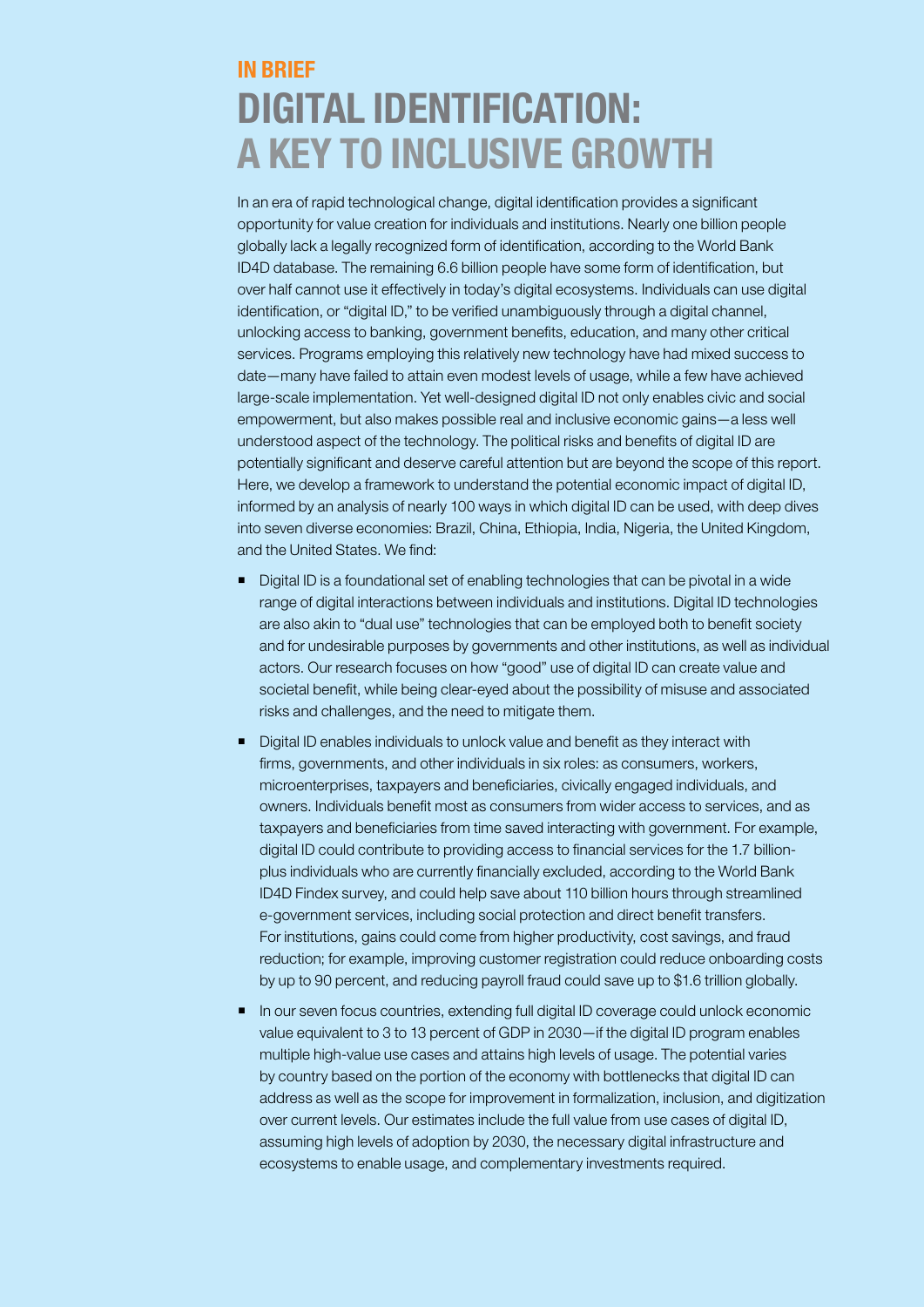- For emerging economies, while the share of the economy that digital ID can address tends to be modest, scope for improvement can be sizable, leading to average potential per-country benefit of roughly 6 percent of GDP in 2030, based on our modeling. Much of this value can be captured through digital ID with authentication alone. For mature economies, many processes are already digital, so the potential for improvement is more limited and largely requires digital ID programs that enable additional data-sharing features. Average per-country benefit of 3 percent could be possible, assuming high usage rates.
- **Just over half of the potential economic value of digital ID could accrue to individuals,** making it a powerful key to inclusive growth, while the rest could flow to private-sector and government institutions. Beyond quantifiable economic benefits, digital ID can offer noneconomic value to individuals through social and political inclusion, rights protection, and transparency. For example, robust identity programs can help guard against child marriage, slavery, and human trafficking.
- Capturing the value of good digital ID is by no means certain or automatic. Careful system design and well-considered government policies are required to promote uptake, mitigate risks like those associated with large-scale capture of personal data or systematic exclusion, and guard against the challenges of digital ID as a potential dual-use technology. User adoption of digital ID will be accelerated if it provides value, engenders trust, and protects privacy. Institutions will be drawn to digital ID uses that lower costs, improve customer experience, or, in the case of public institutions, improve welfare.

The right digital ID technology, designed with the right principles and enforced with the right policies, can protect individuals from the risk of abuse and enable the safe inclusion of billions in the digital economy. As the landscape evolves, more work will be needed to understand the opportunities and commensurate challenges and to comprehend how stakeholders can respond.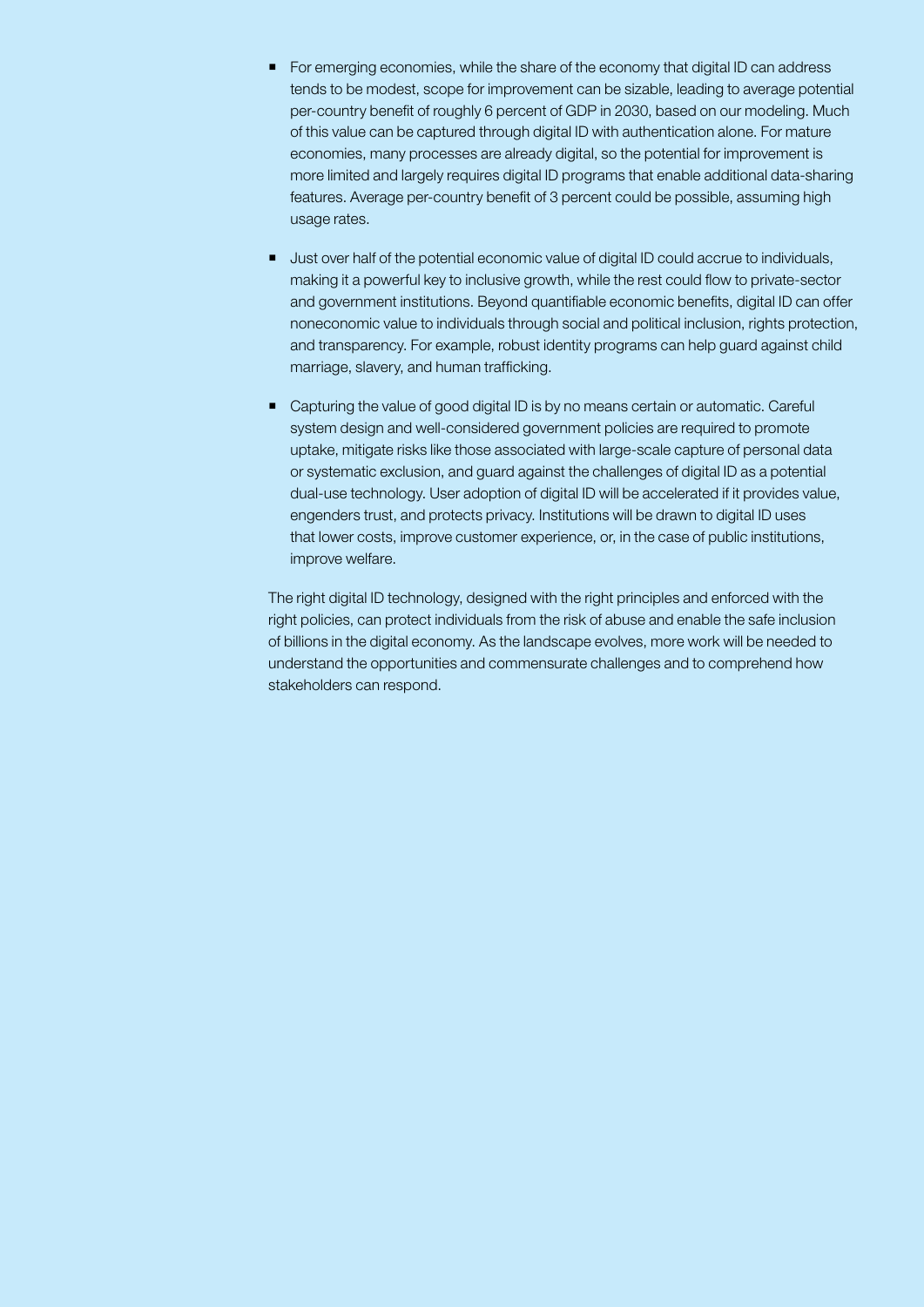# Good digital ID

Unique, high-assurance, consent-based, digitally verifiable identification, with a range of possible credentials (eg, biometrics, passwords, smart devices)

### 3.4 billion

people have ID but cannot beople have iD but cannot  $45\%$ 

### **billion** people lack legally recognized ID

Digital ID matters because.

of women over the age of 15 in low-income countries lack identification, compared to 30% of men

### 90%

potential reduction in customer onboarding costs by using digital ID–enabled processes

> Some areas digital ID could benefit include

### 1.7 billion people globally who could gain

access to financial services

# 20%

potential reduction in payroll fraud in emerging economies

of workers in low-income countries are in the informal sector and could benefit from ID-enabled formalization

### 110 billion

potential hours saved through streamlined e-government services, including social protection, enabled by digital ID

economic value equivalent of GDP per typical mature economy

economic value equivalent of GDP 6% per typical emerging economy

# $3\%$   $\sim$   $50\%$ Migh adoption of digital ID with the achiever the principles and policies could help achiever

of that value accruing to individuals, while businesses and governments share the rest

NOTE: The concept of "good" digital identity has been developed and expanded by leading groups in the identity space including Omidyar Network and the World Bank. Building on this, in September 2018, the World Economic Forum convened a community of stakeholders from government, business, and<br>civil society to form the Platform for Good Digital Identity, which made a commi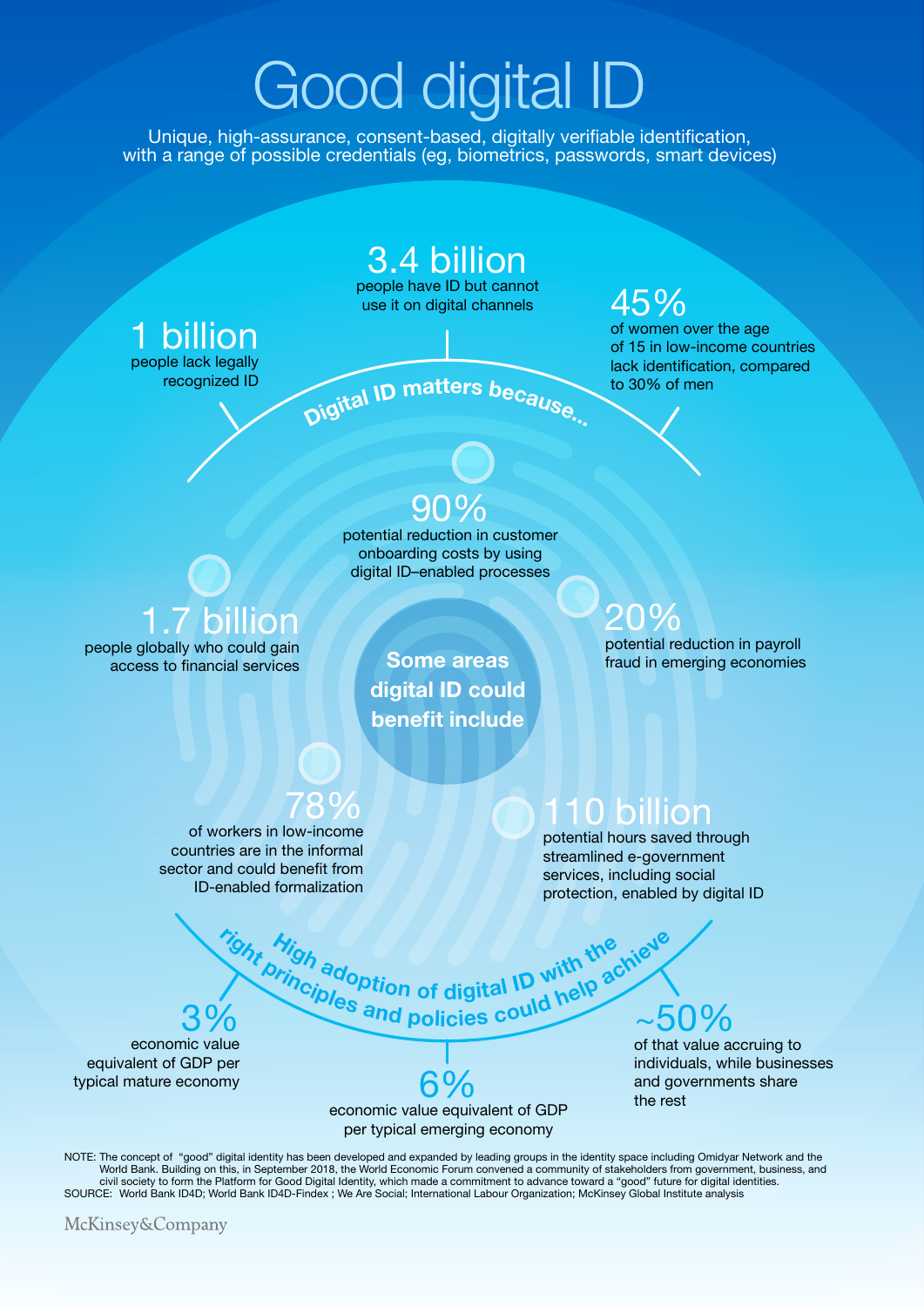### SUMMARY OF FINDINGS

It is easy to take identification for granted, particularly in mature economies. However, close to one billion people in the world have no form of legal identification and may be denied access to critical government and economic services.1 The rest of the world's inhabitants, about 6.6 billion people, either have some form of identification but limited access to the digital world, or are active online but face growing complexity that makes it hard to keep track of their digital footprint securely and efficiently. Digital identification, or "digital ID," could help all three groups verify their identity through a digital channel, unlocking access to the digital world in the economic, social, and political realms (See Box 1, "What is digital ID?").

In this report, we take a comprehensive approach to understanding the potential benefits of "good" digital ID for both individuals and institutions, while highlighting the potential for misuse and other challenges and risks. We present a clear framework of the ways digital ID can be used, which can help identify potential sources of value from digital ID, informing decisions about how it should be implemented and to what purpose. Our estimate of potential value builds upon nearly 100 ways digital ID can be used and deep-dive analysis of seven diverse economies—Brazil, China, Ethiopia, India, Nigeria, the United Kingdom, and the United States. We also take into account previous MGI research focused on the digital economy as well as MGI analysis of sectors and geographies.<sup>2</sup>

In our seven focus countries, we find that digital ID has the potential to unlock economic value equivalent to 3 to 13 percent of GDP in 2030, assuming high adoption rates. The range of potential value depends on the portion of economic activity where digital ID–based use cases could be deployed to address bottlenecks and inefficiencies, as well as the scope for improvement in formalization, inclusion, and digitization over current levels. Based on these considerations, we estimate that among emerging economies, the average country could achieve economic value equivalent to 6 percent of GDP in 2030, while in mature economies, the average country could achieve economic value equivalent to roughly 3 percent—both assuming high levels of adoption and use in multiple domains.<sup>3</sup>

High adoption of digital ID is possible but not automatic. So far, digital ID programs implemented by both national governments and private companies have had adoption rates ranging from single-digit levels to over 90 percent in a few cases. Yet good digital ID programs, implemented thoughtfully, offer significant inclusion benefits and higher standards of privacy and security with limited costs. When scaled to high adoption rates across multiple use cases, the economic value to individuals and institutions can be significant. Despite its mixed success so far, digital ID can represent an important key to unlocking inclusive growth.

World Bank Global ID4D Dataset, 2018.

<sup>&</sup>lt;sup>2</sup> Digital finance for all: Powering inclusive growth in emerging economies, McKinsey Global Institute, September 2016; *A labor market that works: Connecting talent with opportunity in the digital age,* McKinsey Global Institute, June 2015; *The age of analytics: Competing in a data-driven world,* McKinsey Global Institute, December 2016.

<sup>3</sup> Throughout this paper, we use the term "mature economies" to mean economies that are classified by the World Bank as high-income countries; the term "emerging economies" includes all others.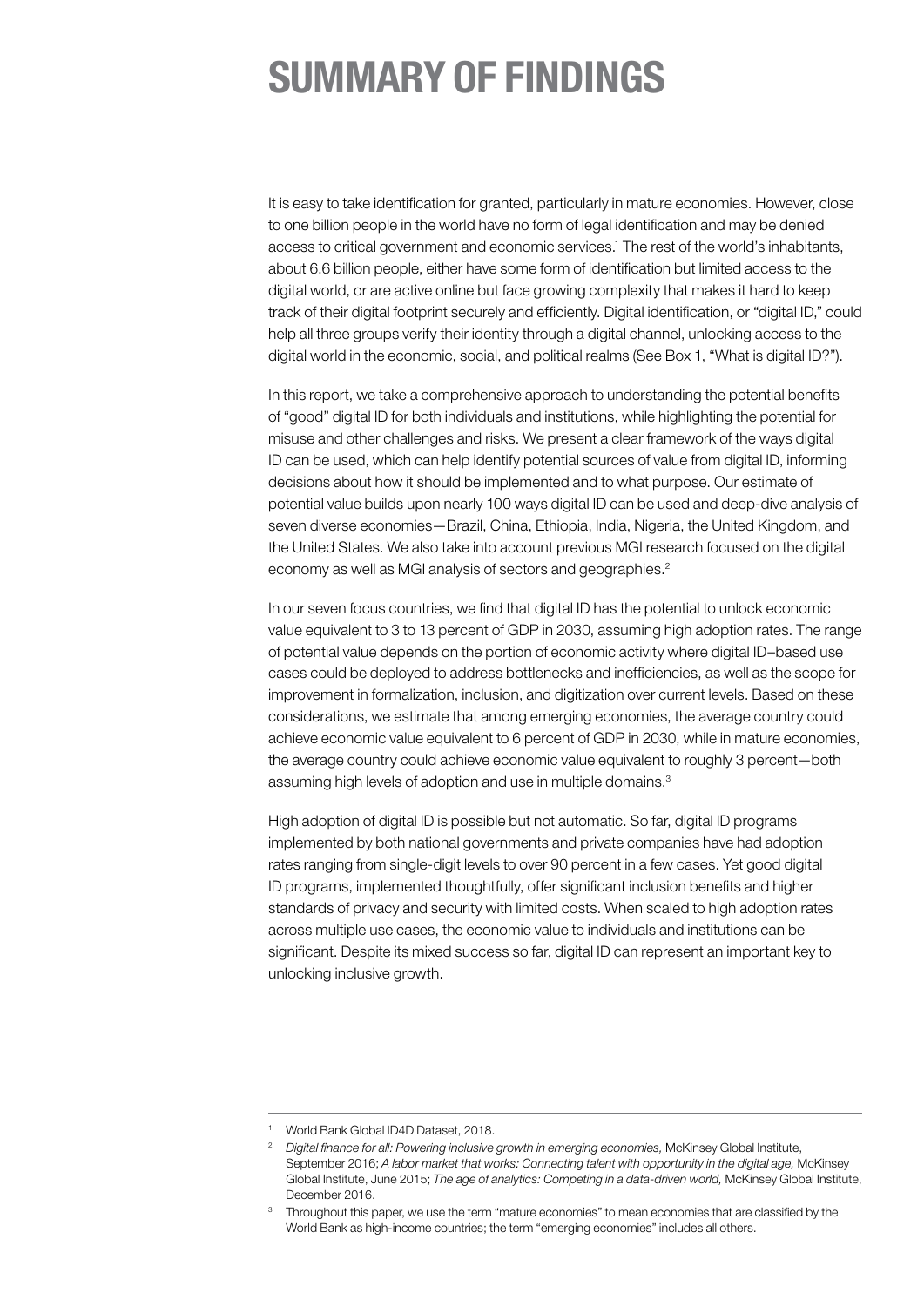#### Box 1. What is digital ID?

Unlike a paper-based ID such as most driver's licenses and passports, a digital ID can be verified remotely over digital channels, often at a lower cost. While the term "digital ID" can be used in the broader public debate somewhat loosely, we use it specifically to refer to good digital ID, regardless of whether the issuer is a government or nongovernment entity, that has the following attributes:

- **Verified to a high degree of assurance.** High-assurance digital ID meets both government and private-sector institutions' standards for initial registration and subsequent acceptance for a multitude of important civic and economic uses, such as gaining access to education, opening a bank account, and establishing credentials for a job. This attribute does not rely on any underlying technology. A range of credentials can be used to achieve unique high-assurance authentication and verification, including biometrics, passwords, QR codes, and smart devices with identity information embedded in them.
- **Unique.** With a unique digital ID, an individual has only one identity within a scheme, and every scheme identity corresponds to only one individual. This is not characteristic of most social media identities today, for example.
- **Established with individual consent.** Consent means that individuals knowingly register for and use the digital ID, with control over what personal data will be captured and how they will be used.

Our understanding of good ID was informed by extensive consultations with our research collaboration partners Omidyar Network, the Open Society Foundations, and the Rockefeller Foundation. We also conducted in-depth discussions on the opportunities and challenges associated with digital ID with experts from the Bill & Melinda Gates Foundation, the Center for Global Development, iSPIRT, the United Nations Development Programme, the World Bank Group's ID4D initiative, and the World Economic Forum.

Digital ID can form the foundation of a host of applications in many aspects of an individual's life, work, and social interactions. The potentially pervasive nature of digital ID makes it akin to dual use technologies—like nuclear energy and GPS—that are designed to generate benefit but are also capable of being used for harmful or undesirable purposes.<sup>1</sup> For example, a government might misuse digital ID programs by deploying them for political and social control, while a private-sector firm might misuse digital ID for commercial gain by influencing consumers in ways that they do not understand or desire. The nature of this tradeoff for information technology broadly is explored in a range of academic literature. Examples include The Dark Side of Digital Technology, by Peter Townsend (Oxford University Press, 2017), and Playing the Identity Card: Surveillance, Security and Identification in Global Perspective, edited by Colin J. Bennett and David Lyon (Routledge, 2008), which focuses on identification.

In this report, we focus on the potential of good digital ID to create value. The attributes of good ID, including high assurance and consent-based creation and use, promote trust and protect privacy. The design and governance of digital ID programs should incorporate these attributes and guard against the potential for misuse, to avoid outcomes contrary to the best interests of users.

<sup>1</sup> Koos van der Bruggen, "Possibilities, intentions and threats: Dual use in the life sciences reconsidered," *Science and Engineering Ethics,* 2011, Volume 18, Issue 4, pp. 741–56.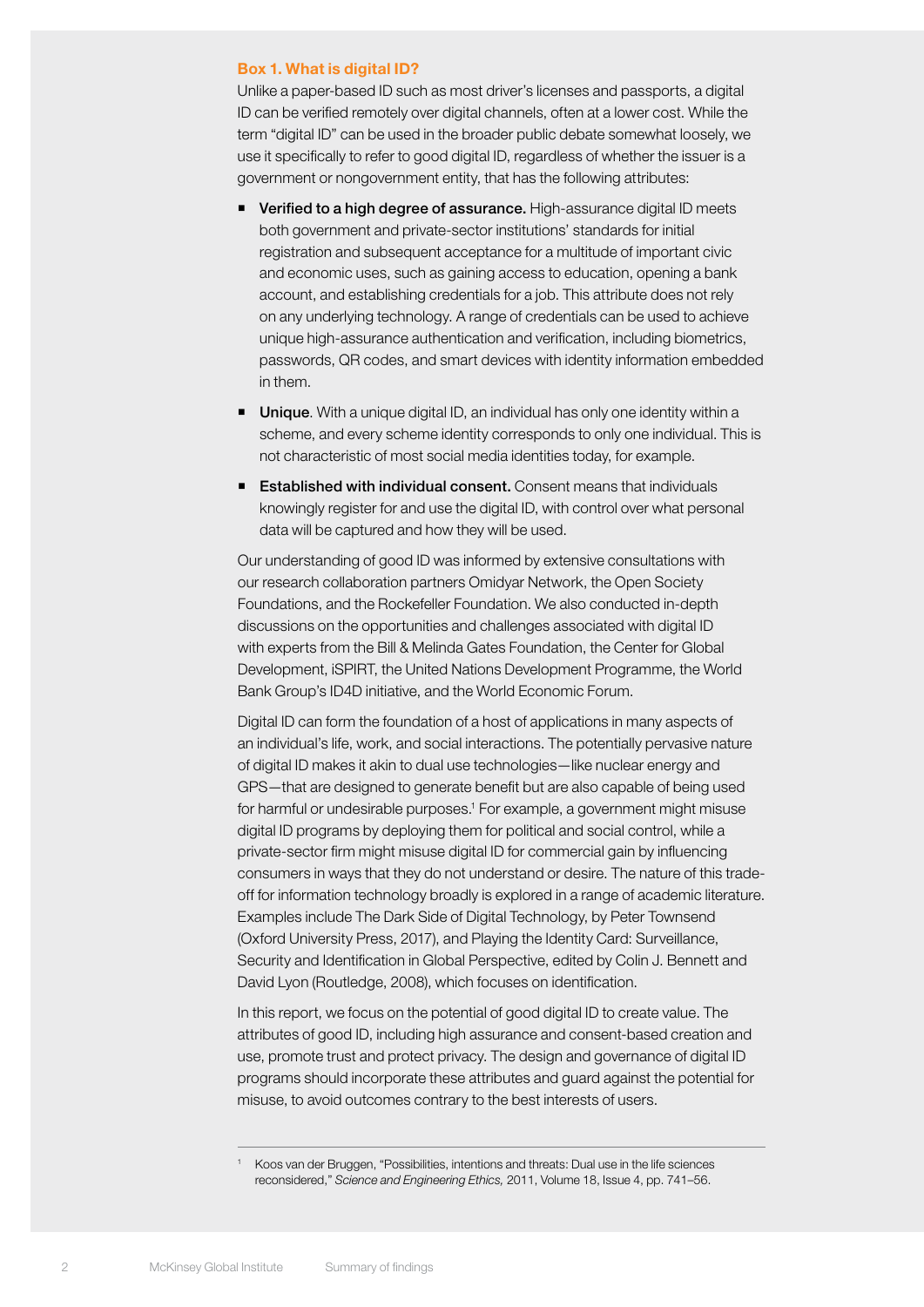#### DIGITAL ID CAN UNLOCK VALUE BY PROMOTING INCLUSION, FORMALIZATION, AND DIGITIZATION

According to estimates from the World Bank's ID4D database, almost one billion people globally lack any form of legally recognized identification. Another 3.4 billion who have some type of legally recognized identification are not active in the digital economy, proxied by absence of social media use. The remaining 3.2 billion have a legally recognized identity and participate in the digital economy but may not be able to use that ID effectively and efficiently online (Exhibit 1). Digital ID holds the promise of enabling economic value creation for each of these three groups by fostering increased inclusion, which provides greater access to goods and services; by increasing formalization, which helps reduce fraud, protects rights, and increases transparency; and by promoting digitization, which drives efficiencies and ease of use.

#### Digital ID benefits a wide range of individuals, from those who lack ID to those who have ID but cannot use it effectively in the digital world

For the estimated one billion people globally who lack any form of legally recognized identification, digital ID represents a path to rapid inclusion by helping to provide access to critical government and economic services that they may currently be denied, including financial services, government benefits, and labor markets.4 For example, of the roughly 1.7 billion people without a bank account in 2017, nearly one in five attributed the situation to a lack of necessary identification documents, likely driven by the absence of acceptable forms of identification.<sup>5</sup> In countries such as Kenya and Malaysia, an ID or other official credential is needed for students to be allowed to sit for secondary school exams.<sup>6</sup> Women disproportionately lack identification in low-income countries, contributing to their higher levels of exclusion. For example, 45 percent of women over the age of 15 lack identification in low-income countries, compared to only 30 percent of men.<sup>7</sup>

Digital ID also unlocks new opportunity for the 3.4 billion individuals who have some form of high-assurance ID but limited access to the digital world.<sup>8</sup> Moving from purely physical ID to digital ID programs, and creating digital infrastructure and applications that use digital ID for authentication, can enable these users to take advantage of the efficiency and inclusion benefits that digital interactions offer. Examples include more convenient services, such as e-government, and improved sharing of personal information, such as medical data. Digital ID can also provide the convenience of a multi-use form of identification, not a feature of many conventional national identity programs today. For example, as detailed in Exhibit 1, a 2016 study of 48 national identity programs found that very few could be used in a wide variety of sectors.<sup>9</sup>

Finally, good digital ID has the potential to benefit most of the 3.2 billion individuals who are already active in the digital world by facilitating greater user control of data, privacy protections, security for online interactions, and reduced friction in managing online accounts. In addition, many of the 3.4 billion people who will become digitally active in the years to come stand to gain in the same ways. Individuals around the world have significant privacy-related concerns that high-assurance digital ID can address.<sup>10</sup> For instance, one

<sup>4</sup> The United Nations General Assembly incorporated identification coverage for all by 2030 into the 2015 Sustainable Development Goals.

<sup>5</sup> *Global Findex Database 2017: Measuring financial inclusion and the fintech revolution*, World Bank, 2018.

<sup>6</sup> Alan Gelb and Anna Diofasi Metz, *Identification revolution: Can digital ID be harnessed for development?,*  Center for Global Development, 2018.

<sup>7</sup> *ID4D-Findex survey data 2017*, World Bank.

<sup>8</sup> The population with access to the digital world is proxied by active social media users, captured in the We Are Social Global Digital Report 2018.

<sup>9</sup> *Review of national identity programs,* International Telecommunication Union, May 2016.

<sup>&</sup>lt;sup>10</sup> Several bodies of digital ID research have focused on privacy-related requirements and guidelines. These include the Digital Identity Issue Analysis and Identities Report sponsored by Omidyar Network.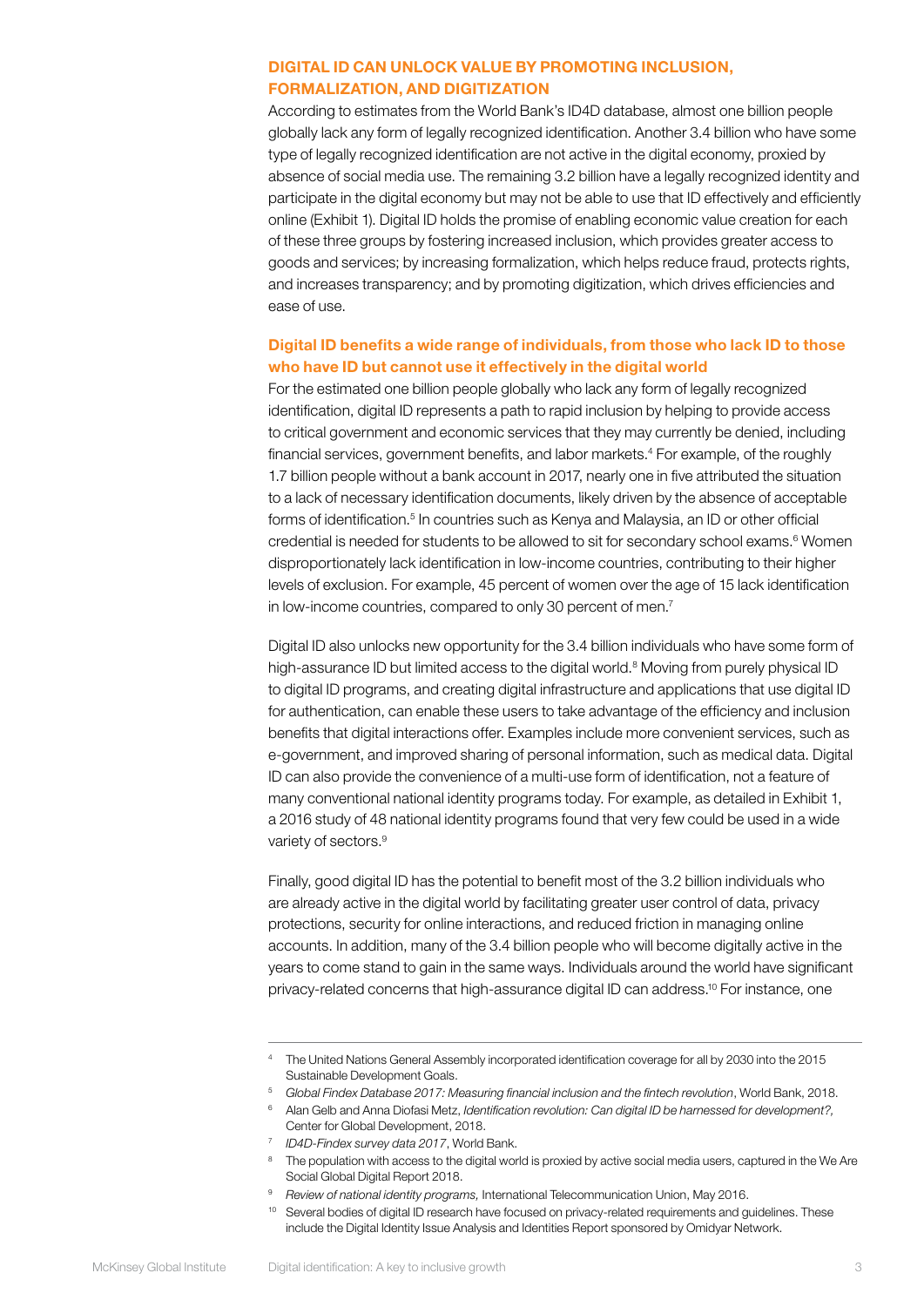#### **Exhibit 1**

#### **Across the globe, 1 billion people lack ID and existing ID schemes vary widely.**

|                       |          | ID coverage (population, million people) |                            |       |                      | <b>ID functions<sup>4</sup></b> (%; $\geq$ 1 use case) |     |                  |  |
|-----------------------|----------|------------------------------------------|----------------------------|-------|----------------------|--------------------------------------------------------|-----|------------------|--|
|                       | No $ID1$ | ID but no                                | ID and                     |       | $\%$                 | Economic                                               |     | Political        |  |
|                       |          | digital trail                            | digital trail <sup>2</sup> |       | covered <sup>3</sup> | Social                                                 |     | No functionality |  |
| Global                | 990      | 3,420                                    | 3,200                      | 7,610 | 87                   |                                                        |     |                  |  |
| China                 |          |                                          |                            | 1,415 | 100                  |                                                        |     |                  |  |
| India                 |          |                                          |                            | 1,354 | 885                  |                                                        |     |                  |  |
| <b>United States</b>  |          |                                          |                            | 327   | 100                  | n/a                                                    | n/a | n/a              |  |
| Indonesia             |          |                                          |                            | 267   | 92                   |                                                        |     |                  |  |
| <b>Brazil</b>         |          |                                          |                            | 211   | 93                   | n/a                                                    | n/a | n/a              |  |
| Pakistan              |          |                                          |                            | 201   | 62                   |                                                        |     |                  |  |
| Nigeria               |          |                                          |                            | 196   | 28                   |                                                        |     |                  |  |
| Bangladesh            |          |                                          |                            | 166   | 68                   |                                                        |     |                  |  |
| Russian Federation    |          |                                          |                            | 144   | 100                  | n/a                                                    | n/a | n/a              |  |
| Mexico                |          |                                          |                            | 131   | 97                   | n/a                                                    | n/a | n/a              |  |
| Japan                 |          |                                          |                            | 127   | 100                  | n/a                                                    | n/a | n/a              |  |
| Ethiopia              |          |                                          |                            | 108   | 35                   |                                                        |     |                  |  |
| Philippines           |          |                                          |                            | 107   | 85                   |                                                        |     |                  |  |
| Egypt                 |          |                                          |                            | 99    | 98                   |                                                        |     |                  |  |
| Vietnam               |          |                                          |                            | 96    | 96                   |                                                        |     |                  |  |
| Dem. Rep. of Congo    |          |                                          |                            | 84    | 60                   |                                                        |     |                  |  |
| Iran                  |          |                                          |                            | 82    | 96                   |                                                        |     |                  |  |
| Thailand              |          |                                          |                            | 69    | 100                  |                                                        |     |                  |  |
| <b>United Kingdom</b> |          |                                          |                            | 67    | 100                  | n/a                                                    | n/a | n/a              |  |
| Tanzania              |          |                                          |                            | 59    | 53                   |                                                        |     |                  |  |
| Kenya                 |          |                                          |                            | 51    | 82                   |                                                        |     |                  |  |
| Colombia              |          |                                          |                            | 49    | 100                  |                                                        |     |                  |  |
| Uganda                |          |                                          |                            | 44    | $\overline{51}$      |                                                        |     |                  |  |
| Ukraine               |          |                                          |                            | 44    | 97                   |                                                        |     |                  |  |
| Algeria               |          |                                          |                            | 42    | 89                   |                                                        |     |                  |  |
| Sudan                 |          |                                          |                            | 42    | 62                   |                                                        |     |                  |  |
| Iraq                  |          |                                          |                            | 39    | 100                  |                                                        |     |                  |  |
| Afghanistan           |          |                                          |                            | 36    | 67                   |                                                        |     |                  |  |
| Morocco               |          |                                          |                            | 36    | 74                   |                                                        |     |                  |  |
| Peru                  |          |                                          |                            | 33    | 100                  |                                                        |     |                  |  |
| Uzbekistan            |          |                                          |                            | 32    | 96                   |                                                        |     |                  |  |
| Angola                |          |                                          |                            | 31    | 44                   |                                                        |     |                  |  |
|                       |          |                                          |                            | 31    | 61                   |                                                        |     |                  |  |
| Mozambique            |          |                                          |                            | 30    |                      |                                                        |     |                  |  |
| Nepal                 |          |                                          |                            | 29    | 74<br>85             |                                                        |     |                  |  |
| Ghana                 |          |                                          |                            | 29    |                      |                                                        |     |                  |  |
| Yemen                 |          |                                          |                            | 26    | $\overline{50}$      |                                                        |     |                  |  |
| Madagascar            |          |                                          |                            |       | 70                   |                                                        |     |                  |  |
| Cote d'Ivoire         |          |                                          |                            | 25    | 59                   |                                                        |     |                  |  |
| Cameroon              |          |                                          |                            | 25    | 59                   |                                                        |     |                  |  |
| Niger                 |          |                                          |                            | 22    | 70                   |                                                        |     |                  |  |
| Sri Lanka             |          |                                          |                            | 21    | 99                   |                                                        |     |                  |  |
| <b>Burkina Faso</b>   |          |                                          |                            | 20    | 68                   |                                                        |     |                  |  |
| Romania               |          |                                          |                            | 20    | 100                  |                                                        |     |                  |  |
| Malawi                |          |                                          |                            | 19    | 79                   |                                                        |     |                  |  |
| Mali                  |          |                                          |                            | 19    | 78                   |                                                        |     |                  |  |
| Zambia                |          |                                          |                            | 18    | 44                   |                                                        |     |                  |  |
| Guatemala             |          |                                          |                            | 17    | 83                   |                                                        |     |                  |  |
| Ecuador               |          |                                          |                            | 17    | 100                  |                                                        |     |                  |  |
| Cambodia              |          |                                          |                            | 16    | 86                   |                                                        |     |                  |  |

1 "No ID population" figures are based upon World Bank IDAD reporting of the latest registration levels for national ID, with voter registration is a sproxy<br>where national D does not exist or data is not available. Where a

SOURCE: World Bank ID4D; ITU; We Are Social; McKinsey Global Institute analysis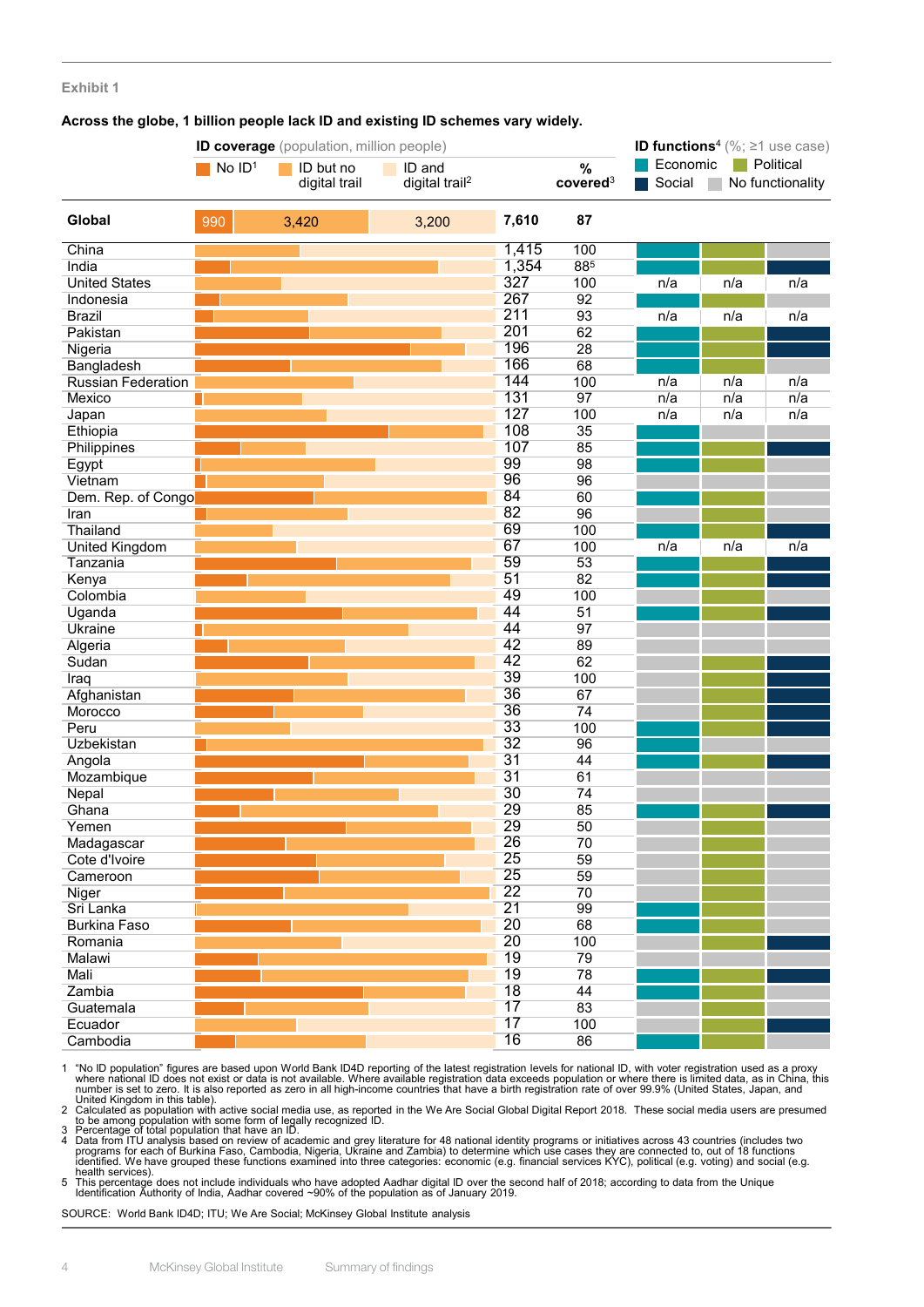study found that 53 percent of online users do not feel that they are in control of their data.<sup>11</sup> Low-assurance interactions contribute to the potential of cybersecurity breaches, which pose increasing downside risk for the digital economy. For example, in 2017, \$16.8 billion was lost in the United States due to identity fraud, and since 2013, more than 6.2 billion customer data records have been breached in the United States alone.12 Beyond security concerns, many active internet users struggle to keep track of their digital footprint—costing time and money—and could benefit from the greater control and integrity that a digital ID enables. For example, one study found that about 30 percent of calls to banks' call centers are requests for account access due to misplaced or forgotten passwords.13

Forty or more national or non-national digital identity programs exist today (Exhibit 2). Roughly 1.2 billion people with digital IDs live in India alone, registered in the Aadhaar program, which began in 2009. Yet many digital ID programs have achieved low coverage levels, with the percentage of the population included as low as single digits, and most enable only a small fraction of the nearly 100 ways we have identified that digital ID can be used. As a result, most existing digital ID programs do not yet capture all potential value; additional opportunity exists for greater value creation.

#### Technology needed to expand digital ID exists and is growing ever more affordable

The opportunity for value creation through digital ID is growing as technology improves, implementation costs decline, and access to smartphones and the internet increases daily. The foundational digital infrastructure that supports digital ID grows in reach and drops in cost every day. More than four billion people currently have access to the internet, and nearly a quarter-billion new users came online for the first time in 2017. Africa is experiencing the fastest growth rates in internet usage, with a 20 percent increase each year.<sup>14</sup> Meanwhile, the price of a smartphone, the primary entry point for access to the internet in many emerging markets, fell by 30 percent in Asia, about 25 percent in Latin America and the Caribbean, and about 20 percent in Africa from 2008 to 2016.15

The technology needed for digital ID is now ready and more affordable than ever, making it possible for emerging economies to leapfrog paper-based approaches to identification.16 Biometric technology for registration and authentication is becoming more accurate and less expensive.17 For example, iris-based authentication technologies can give false acceptance rates as low as 0.2 percent and false rejection rates of 0.0001.<sup>18</sup> The average selling price of a fingerprint sensor found in a mobile phone fell by 30 percent in 2017 alone.19 Bar codes on cards, which once stored only numerical data, can now secure signature, fingerprint, or facial data.<sup>20</sup> Blockchain technologies, with appropriate design and

<sup>11</sup> Mobile Ecosystem Forum 2017 survey of 6,500 individuals in ten countries: Belgium, China, France, Germany, Poland, Romania, South Africa, Spain, the United Kingdom, and the United States.

<sup>12</sup> Better Identity in America: A Blueprint for Policymakers," The Better Identity Coalition, July 2018; *Inside Out Security,* "The world in data breaches," blog entry by Rob Sobers, July 16, 2018, varonis.com/blog/the-worldin-data-breaches.

<sup>13</sup> *The future of identity in banking*, Accenture, 2013.

<sup>14</sup> Global Digital Report 2018, We Are Social, January 2018; *Technology Landscape for Digital Identification*, Identification for Development, World Bank, 2017.

<sup>15</sup> *The 2015–16 affordability report*, Alliance for Affordable Internet, 2016.

<sup>16</sup> Luda Bujoreanu, Anita Mittal, and Wameek Noor, "Demystifying technologies for digital identification," World Bank, February 27, 2018.

<sup>17</sup> *Technology Landscape for Digital Identification*, Identification for Development, World Bank, 2017.

<sup>18</sup> Ibid.

<sup>19</sup> Chris Burt, "Fingerprint Cards reports cost cutting and changing focus after tough 2017," BiometricUpdate. com, February 9, 2018; Danny Thakkar, *Biometric devices: Cost, types, and comparative analysis*, Bayometric.

<sup>20</sup> Ibid.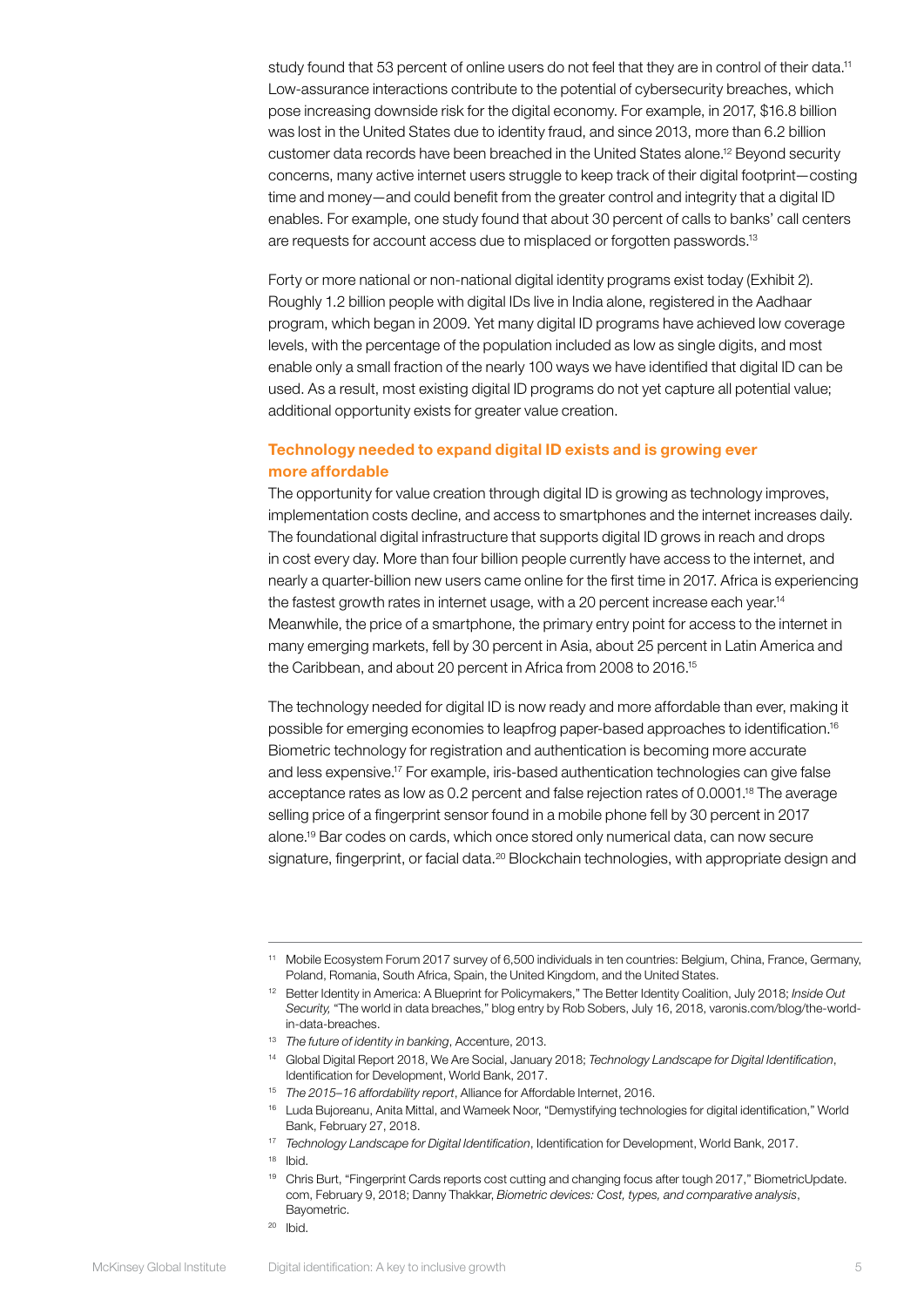#### **Exhibit 2**

#### **A variety of digital ID systems currently operate around the world.**

**Examples of digital ID systems can be found in Argentina, Canada, Estonia, India, Sweden, and the United Kingdom**



1 Adoption figures reflect data from the Unique Identification Authority of India (UIDAI) as of January 2019.

SOURCE: GSMA.com; BankID.com; Securekeyconcierge.com; Gov.uk; E-estonia.com; Argentina.gob.ar; Nimc.gov.ng; Uidai.gov (updated as of 1/2/2019); McKinsey Global Institute analysis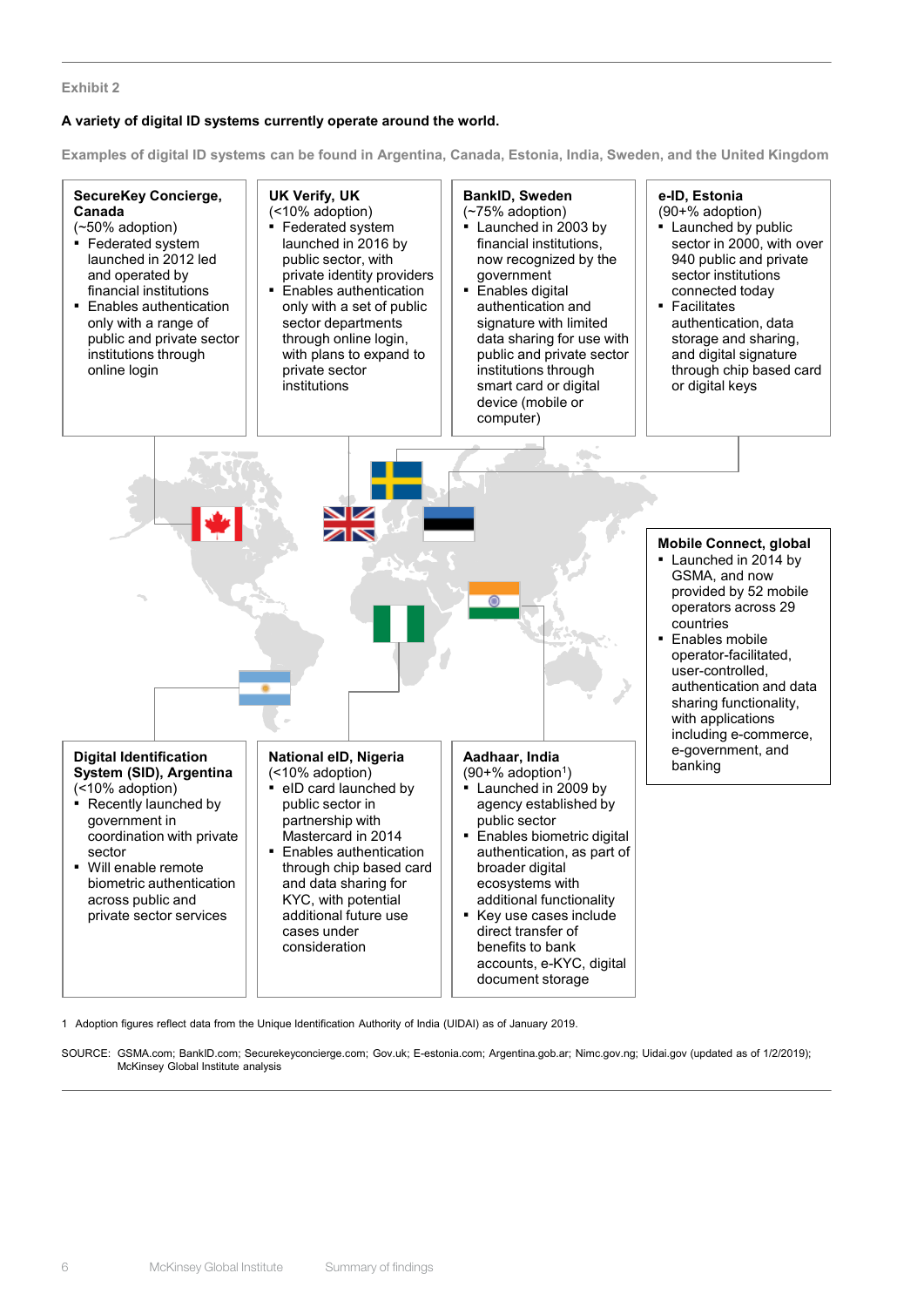governance, could potentially help decentralize information storage so there is no single point of failure in case of cyberintrusion or internal fraud.<sup>21</sup>

#### DIGITAL ID HAS THE POTENTIAL TO BE USED FOR GOOD OR FOR BAD, AND COMES WITH RISKS EVEN WHEN INTENDED FOR SHARED VALUE CREATION

Digital ID, much like other technological innovations such as nuclear energy and even the ubiquitous GPS, can be used to create value or inflict harm. Without proper controls, digital ID system administrators with nefarious aims, whether they work for private-sector firms or governments, would gain access to and control over individual data. History provides ugly examples of misuse of traditional identification programs, including to track or persecute ethnic or religious groups. Digital ID, if improperly designed, could be used in yet more targeted ways against the interests of individuals or groups by government or the private sector. Potential motivations could include financial profit from the collection and storage of personal data, political manipulation of an electorate, and social control of particular groups through surveillance and restriction of access to uses such as payments, travel, or social media. Thoughtful system design with built-in privacy provisions like data minimization and proportionality, well-controlled processes, and robust governance, together with established rule of law, are essential to guard against such risks.<sup>22</sup>

Yet even when digital ID is used expressly for creating value and promoting inclusive growth, risks of two major sorts must be addressed. First, digital ID is inherently exposed to risks already present in other digital technologies with large-scale population-level usage. Indeed, the connectivity and information sharing that create the value of digital ID also contribute to potential dangers. Whether it is data breaches at credit agencies or on social media, failure of technical systems, or concerns over the control and misuse of personal data, policy makers around the world today are grappling with a host of potential new dangers related to the digital ecosystem. Technological failure could include problems with the functionality of the hardware or software associated with a digital ID as well as infrastructure problems preventing uninterrupted and effective system use. Cybersecurity threats also pose an increasing risk across the digital ecosystem, and digital ID programs are no exception. The number of accounts online and the amount of data created are rapidly increasing. The International Data Corporation forecasts that by 2025 the global datasphere will grow to 163 zettabytes (one zettabyte is a trillion gigabytes), ten times the level in 2016.23 In addition, shifting regulations and consumer preferences are placing increasing emphasis on data privacy and control for all digital systems. Examples of new privacy measures include the General Data Protection Regulation in the EU, the California Consumer Privacy Act in the United States, the Data Privacy Act of 2012 in the Philippines, and South Korea's comprehensive Personal Information Protection Act.

Second, some risks associated with conventional ID programs also pertain to digital ID. They include human execution error, unauthorized credential use, and the exclusion of individuals. Digital ID could meaningfully reduce those risks by minimizing opportunity for manual error or breaches of conduct. For example, for conventional ID programs, reconciliation of data between databases may be impossible or error prone, while digital ID programs can more readily integrate data sources and implement data quality checks and controls. High-assurance digital ID programs also reduce the risk of forgery or unauthorized use, which are relatively easier with conventional IDs, like driver's licenses and passports. Furthermore, some risks associated with conventional IDs will manifest in new ways as

<sup>21</sup> *Blockchain technology overview,* National Institute of Standards and Technology, US Department of Commerce, https://doi.org/10.6028/NIST.IR.8202.

<sup>&</sup>lt;sup>22</sup> The World Bank Group and the Center for Global Development have developed ten principles on identification for sustainable development. They are endorsed by many organizations, such as the Bill & Melinda Gates Foundation and Omidyar Network, and provide guidelines for managing the downsides and promoting sustainable development of a digital ID.

<sup>23</sup> *Data age 2025: The evolution of data to life critical*, Seagate, March 2017.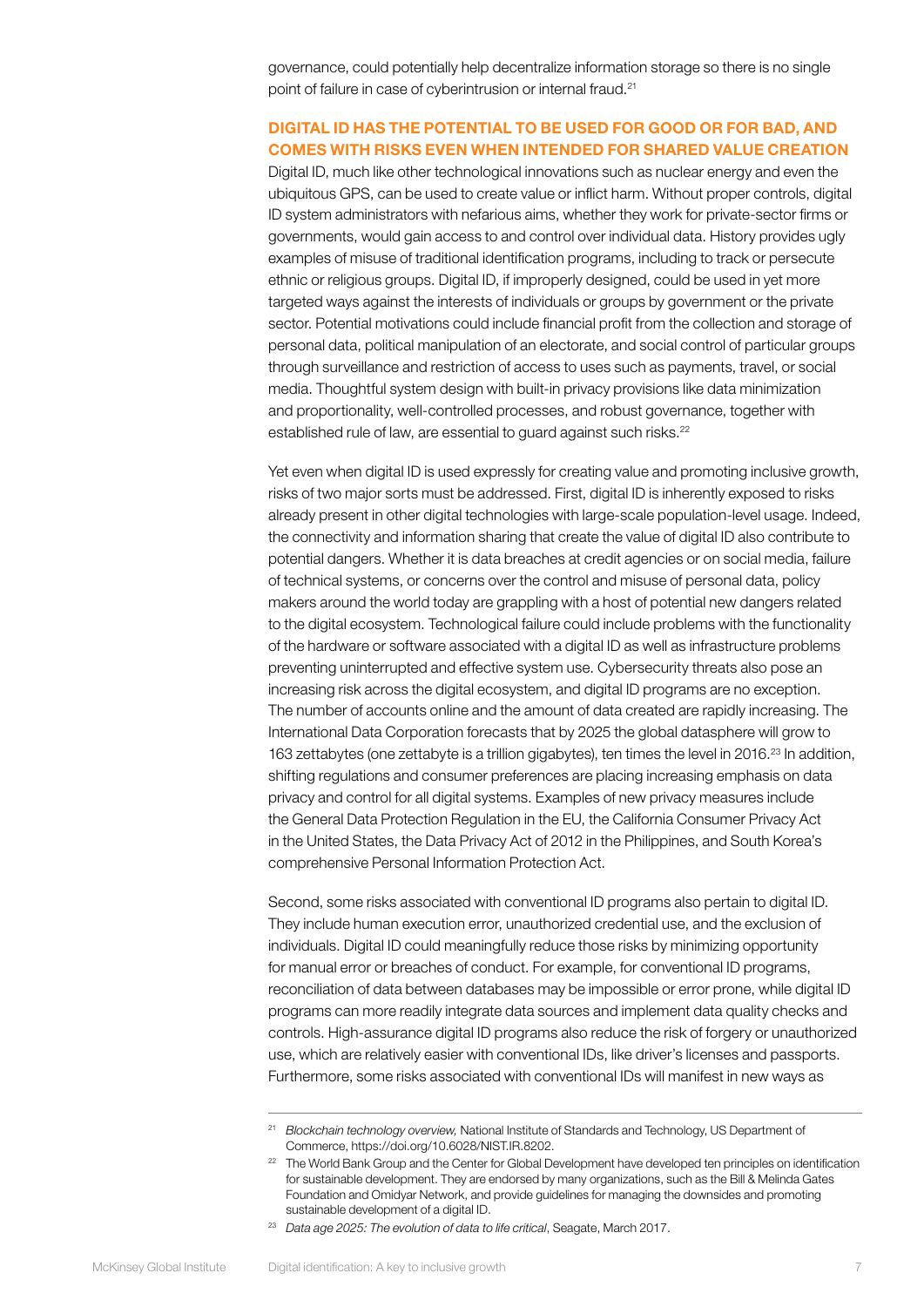individuals use digital interfaces. For example, individuals without sufficient technological access or savvy or who do not trust a digital ID system could be completely excluded, unless alternative manual options also exist.

#### INDIVIDUALS AND INSTITUTIONS CAN BENEFIT FROM DIGITAL ID IN A RANGE OF INTERACTIONS

Digital ID can facilitate many types of interactions between two parties, most often individuals and institutions, producing benefits for both. Individuals can use identification to interact with businesses, governments, and other individuals in six roles: as consumers, workers, microenterprises, taxpayers and beneficiaries, civically engaged individuals, and asset owners (Exhibit 3). Correspondingly, institutions can use an individual's identity in a variety of positions: as commercial providers of goods and services, interacting with consumers; as employers, interacting with workers; as public providers of goods and services, interacting with beneficiaries; as governments, interacting with residents; and as asset registers, interacting with individual asset owners. In our analysis, we quantify the benefits of digital ID through bottom-up microanalysis of nearly 100 ways of using digital ID, organized by the roles played by individuals and institutions (See Box 2, "Our methodology").

#### **Exhibit 3**



#### **Individuals use digital ID across 6 roles to interact with institutions and create shared value.**

NOTE: Grey text indicates example use cases associated with each of the six roles. Our analysis examined in detail nearly 100 such use cases, across roles.

SOURCE: McKinsey Global Institute analysis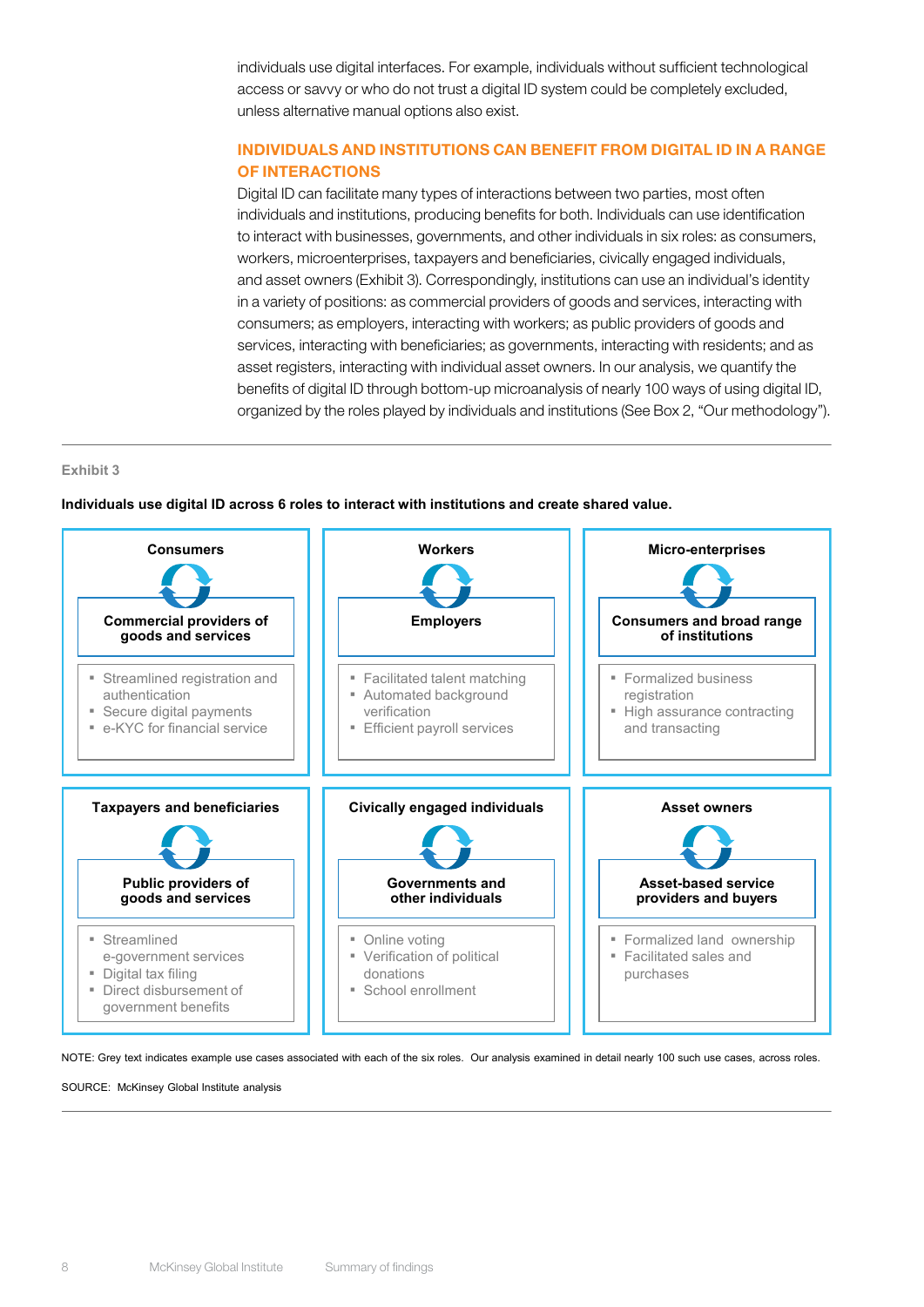#### Box 2. Our methodology

This research seeks to analyze and quantify the potential economic benefits of digital ID for an illustrative set of countries and to derive broader directional estimates for emerging and mature economies. A country-by-country approach is essential, because each country or situation is unique, with different drivers of potential value.

We begin with detailed microlevel analysis, looking at nearly 100 ways of using digital ID in each of our seven focus countries. We estimate the microlevel impact for each use case in 2030 as a product of three factors: the addressable share of the economy that would be impacted, the incremental share of interactions that may adopt and use the digital ID, and the potential for value creation from each such interaction. For example, payroll fraud prevention is estimated based on the product of total wages, the percent of workers who may receive payroll tied to digital ID, and the potential payroll fraud prevented per worker. We do not perform a comprehensive cost-benefit analysis of digital ID but focus on sizing incremental value possible from levers such as time and cost savings and greater supply of labor and capital resulting from digital ID–based applications.

To understand how the use of digital ID will affect the overall economies of our seven focus countries, we use McKinsey's proprietary general equilibrium macroeconomic model. We then extrapolate from the focus countries based on metrics for the share of the economy addressable by digital ID and the potential for value creation in a global set of countries.

Our approach is particularly sensitive to three sets of assumptions:

- **Usage and adoption by 2030.** We assume high levels of digital ID adoption and usage by 2030, based on current levels in the most successful existing digital ID programs. We consider both basic and advanced ID programs as well as country income levels in setting our assumptions. In this sense, our estimates are of potential value, not predictions or forecasts of the value that will be created by digital ID by 2030.
- **Accompanying general infrastructure.** We assume that countries develop the digital infrastructure and ecosystems required to enable digital ID and gain the value it helps unlock. We believe that digital ID is a foundational set of technologies, pivotal to unlocking the value we quantify but not sufficient—each area of use will require digital infrastructure, applications, and interfaces built by institutions that interact with digital ID users. These include sufficient levels of telecom and electrical coverage, e-government services, digital financial services, digital talent matching and contracting platforms, digital health records, and digital asset registries. Our estimates of potential value from digital ID include the full value that comes from the use cases it can enable. We do not attempt to isolate the incremental value from digital ID alone, since we believe that in most cases this is not possible. For example, we estimate the benefit from expanded credit to borrowers that digital ID can enable, on the understanding that applications for digitally enabled credit scoring and approval will also be a part of that value.
- **Time savings for individuals.** To quantify the economic value of individuals' time, we model hours saved as increased labor hours. We note that while time may be valued at or above the potential earnings in labor markets, not all time saved is likely to materialize as additional labor hours. As a result, not all of these potential sources of economic value may translate into GDP, but we use GDP as a comparable base to give a sense of the order of magnitude of the opportunity.

Our analysis does not account for several potential additional sources of value, including digital ID for businesses, the potential for individual institutions to gain market share, increased cross-border flows enabled by interoperable digital ID, innovation and the creation of new markets, products, and services, and future uses not yet developed.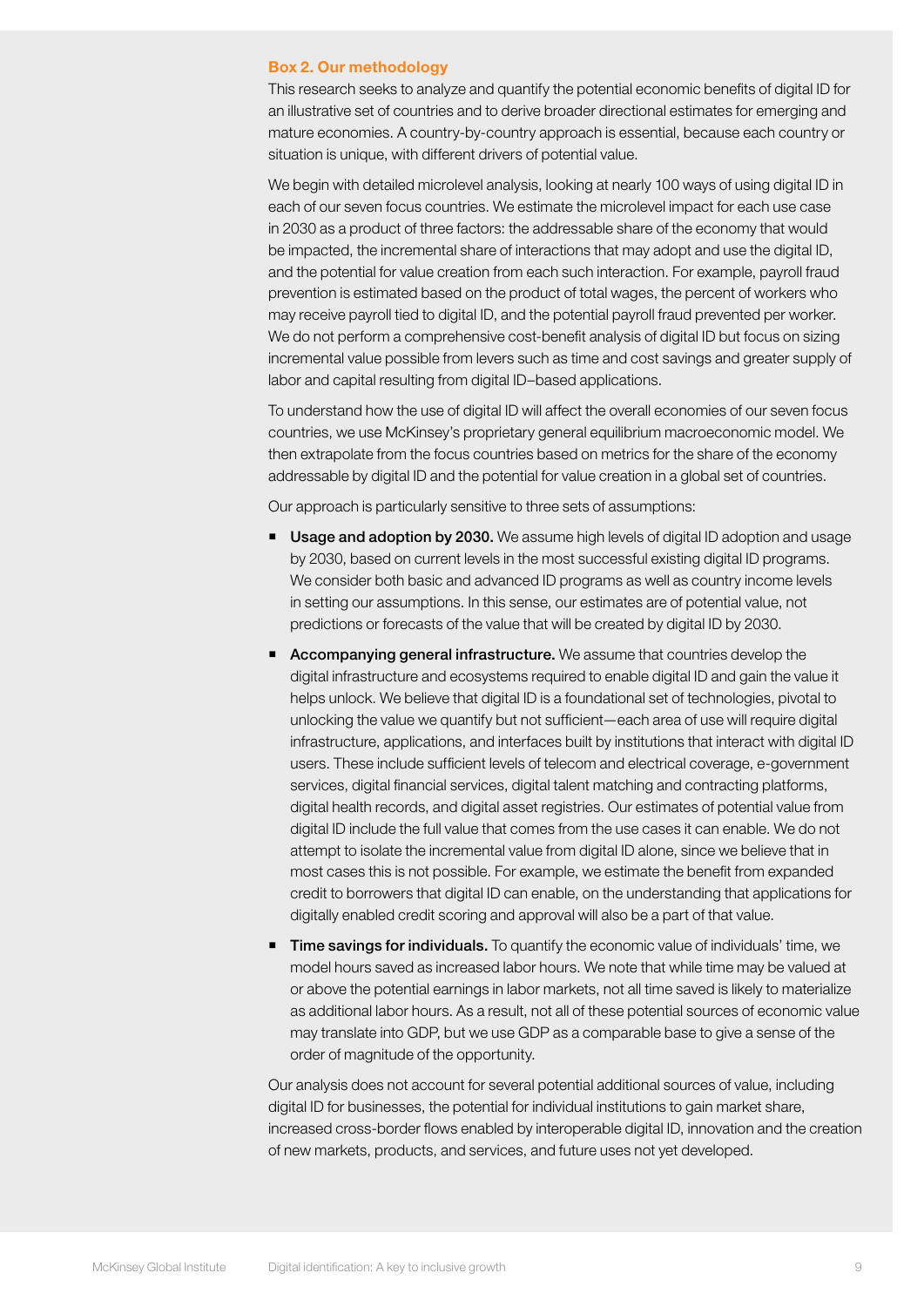Among the ways digital ID can be used, core benefits include increased financial inclusion, improved labor market efficiency, time savings, and fraud reduction (Exhibit 4). Increased financial inclusion, particularly in emerging economies, is the most significant benefit associated with consumer interactions—in this case with financial services providers. Improved labor market efficiency stems from the way digital ID can facilitate interactions between workers and employers as well as those between microenterprises and their prospective customers. Time and cost savings and fraud reduction span all types of interactions.

#### **Exhibit 4**

#### **Countries adopting digital ID schemes have the potential to capture significant value across a wide variety of use cases.**



SOURCE: McKinsey Global Institute analysis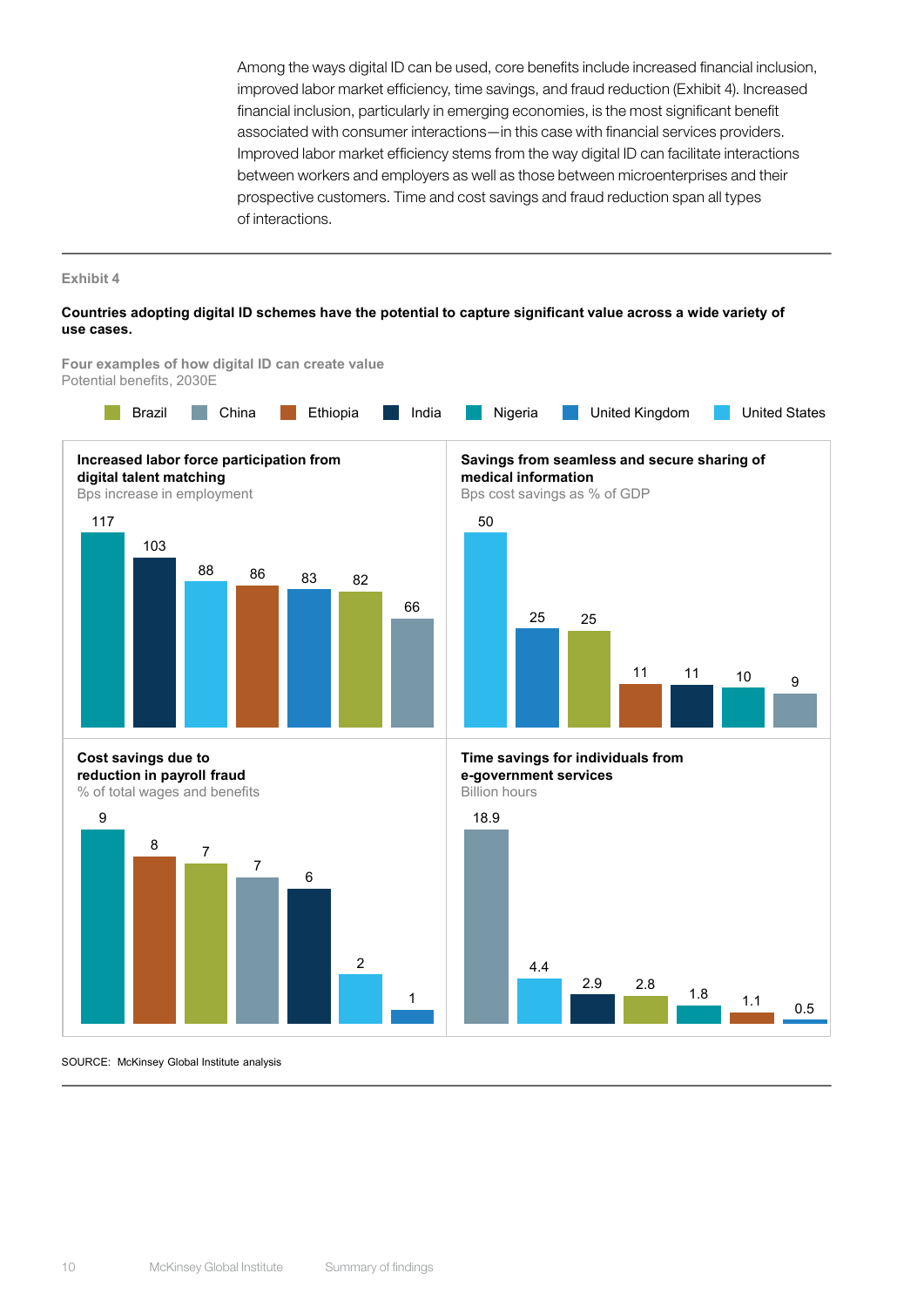#### Individuals benefit most from increased access to financial services and employment

The four largest contributors to direct economic value for individuals globally are increased use of financial services, improved access to employment, increased agricultural productivity, and time savings.

- **Increased use of financial services.** Digital ID helps individuals meet Know Your Customer (KYC) requirements and enables remote customer registration for financial services.<sup>24</sup> According to the World Bank, lack of documentation, distance to financial institutions, and cost of financial services are each cited by 20 to 30 percent of respondents as a reason for not having access to a bank account.25 We estimate that in Brazil, for example, digital ID could help 39 million adults gain access to financial services and facilitate increased extension of credit to both individuals and micro, small, and medium-size enterprises (MSMEs).26
- Improved access to employment. Better digital talent matching and contracting platforms are enabled by digital ID programs, which allow job seekers to authenticate themselves online. Such platforms can streamline access to labor markets for inactive and unemployed workers. The combination of identification coverage and highassurance digital platforms can also boost labor productivity. For example, we estimate a 1.8 percent boost in productivity for existing workers in Nigeria from increased access to formal labor markets and better matching of skills with jobs. As a result, both workers and microproducers could see higher earnings.
- Greater agricultural productivity from formalized land ownership. By enabling formal land titling, digital ID can help improve incentives to make larger and longer-term investment in farming. This can increase farm yields by roughly 10 percent. In Nigeria, agriculture represents approximately 21 percent of GDP, but nearly 90 percent of land titles are not formally registered.<sup>27</sup> Agricultural output could increase by as much as 8 percent if 90 percent of farmers utilize digital ID to formalize land titles by 2030. Digital ID could also bring benefits to farmers through better targeted agricultural support, including through crop insurance or agricultural subsidies, especially when combined with location information and remote sensing.
- Time savings. Digitization of sensitive identity-related interactions enables process streamlining and automation while reducing the need for travel, a particular benefit for people who live in rural areas. For example, in Estonia, digital ID today enables voting online, saving 11,000 working days per election.<sup>28</sup> Digital ID also can facilitate streamlined tax filing by providing the ability to connect information across sectors to prepopulate forms, while separately saving time for tax departments in processing and auditing.

In addition to direct sources of value from digital ID to individuals, we anticipate that institutions will pass on some of the value they gain through cost savings, fraud savings, and tax revenue. This may take the form of reduced prices in consumer interactions, increased income in worker or taxpayer interactions, or additional spending on benefits or infrastructure in taxpayer and beneficiary interactions.

<sup>26</sup> *ID4D-Findex survey data 2017,* World Bank; World Development Indicators 2018, World Bank.

<sup>28</sup> "E-identity: ID card," e-Estonia, e-estonia.com/solutions/e-identity/id-card.

 $24$  Ibid.

<sup>25</sup> *ID4D-Findex survey data 2017*, World Bank.

<sup>&</sup>lt;sup>27</sup> Olusegun Olaopin Olanrele and Samson E. Agbato, "Land right registration and property development for poverty eradication and slum clearance in Nigeria," *Journal of Design and Built Environment,* December 2014, Volume 14, Number 2.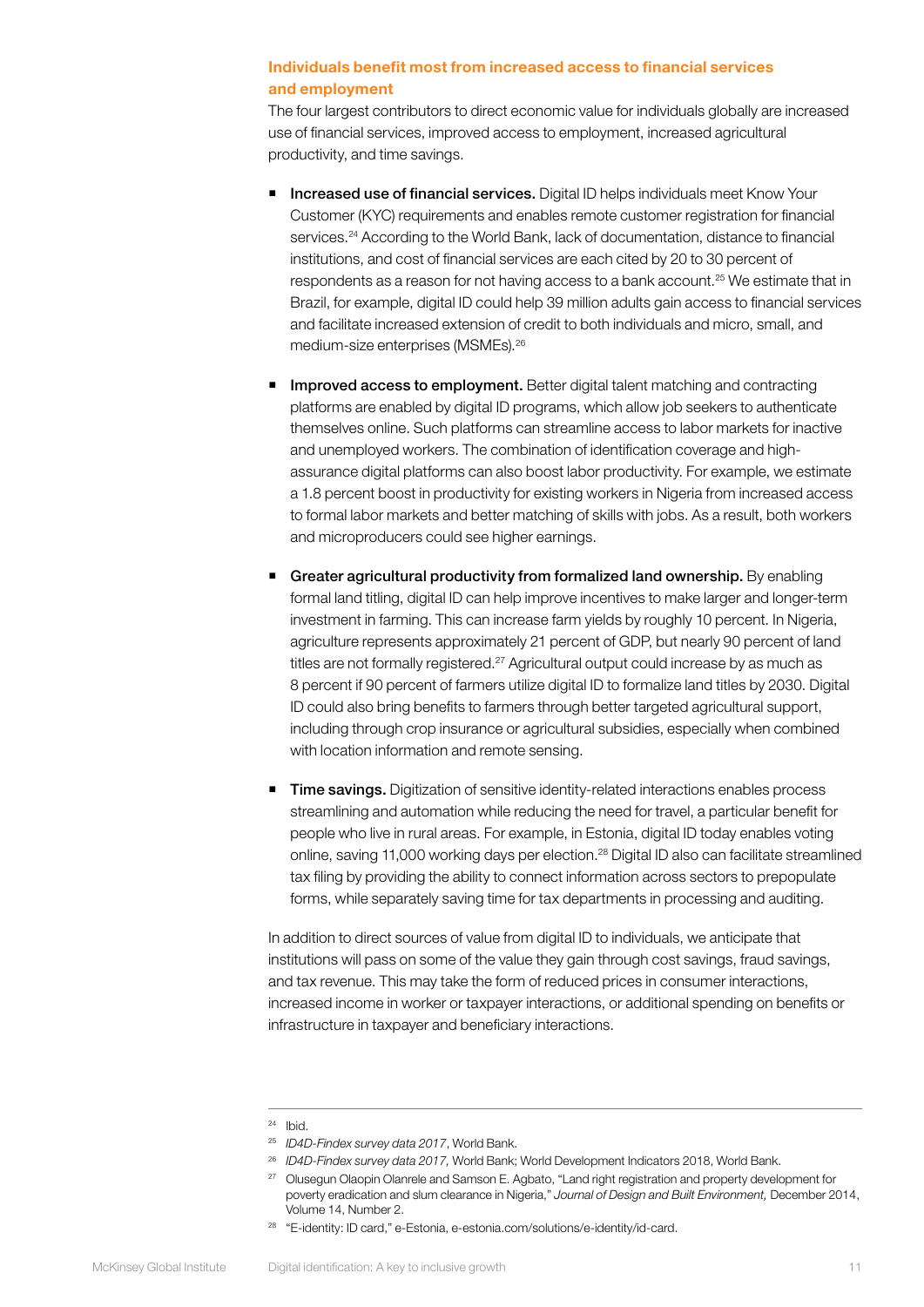#### Both private and public institutions benefit most from cost savings and reduced fraud

The five largest sources of value for institutions—in both government and the private sector—are cost savings, reduced fraud, increased sales of goods and services, improved labor productivity, and higher tax revenue.

- **Time and cost savings.** Institutions using high-assurance ID for registration could see up to 90 percent cost reduction in customer onboarding, with the time taken for these interactions reduced from days or weeks to minutes. By enabling streamlined authentication to improve the customer experience in digital channels, institutions can also influence customers to choose digital offerings that are cheaper to provide. For example, for financial services providers, the cost of offering customers digital accounts can be 80 to 90 percent lower than using physical branches.<sup>29</sup>
- **Fraud savings.** Digital ID can help reduce fraud in a wide range of transactions, from decreased payroll fraud in worker interactions to reduced identity fraud in consumer and taxpayer and beneficiary interactions. In the United States, approximately 16.7 million Americans were victims of identity fraud in 2017, an increase of 8 percent from 2016.<sup>30</sup> Worldwide, theft of consumers' identities costs businesses an estimated \$141 per person.31 We estimate that by 2030, governments in Brazil, Nigeria, and the United States could reduce leakage in public benefits alone by \$90 billion, \$3 billion, and \$56 billion, respectively.<sup>32</sup>
- **Increased sales of goods and services.** Through digital onboarding, which enables streamlined authentication and improves customer experience in digital channels, institutions can increase uptake of new products and services. For example, the Indian telecom provider Jio onboarded some 160 million new customers in less than 18 months using e-KYC, enabled by India's national digital ID system, Aadhaar.<sup>33</sup> Digital ID could also reduce opportunity costs; in the United Kingdom, for example, nearly 25 percent of financial applications are abandoned due to difficulties in the registration process.<sup>34</sup> Institutions that already rely on some form of high-assurance identities, such as banks and digital gig economy platforms like Uber, have most to gain. Institutions that interact with individuals without the use of any identities, for example online merchants and informal employers, also will profit, but to a lesser degree.
- Greater employment and labor productivity. Digital ID can help expand and improve talent matching, streamline employee verification, and enable contracting with nontraditional workers, such as contract and gig workers. As a result, businesses can more rapidly fill open positions and find the right employee for a given position, leading to higher productivity. The need for streamlined employee verification processes is rising. Glassdoor found that 25 percent of US job applicants said they had undergone background checks in 2010, compared to 42 percent in 2015, and hiring time increased by 3.4 days, or 15 percent of the average hiring cycle.<sup>35</sup>

<sup>&</sup>lt;sup>29</sup> Digital finance for all: Powering inclusive growth in emerging economies, McKinsey Global Institute, September 2016.

<sup>&</sup>lt;sup>30</sup> "Identity fraud hits all time high with 16.7 million US victims in 2017, according to new Javelin Strategy & Research study," Javelin Strategy & Research, February 8, 2018.

<sup>31</sup> *2017 cost of data breach study: Global overview,* Ponemon Institute, June 2017.

<sup>&</sup>lt;sup>32</sup> Estimates are in 2018 real dollars. This calculation conservatively assumed that a digital ID will reduce only a fraction of leakage. In Zambia, for instance, some studies have suggested that leakage in social transfer programs may be between 25 and 35 percent. See *Public sector savings and revenue from identification systems: Opportunities and constraints,* World Bank, 2018.

<sup>33</sup> "Jio propels India to top in mobile broadband consumption by automating world's first all-IP network with Cisco," Cisco, 2018.

<sup>&</sup>lt;sup>34</sup> Private sector economic impacts from Identification Systems, World Bank Group, 2018.

<sup>35</sup> *Why is hiring taking longer? New insights from Glassdoor data*, Glassdoor, June 2015.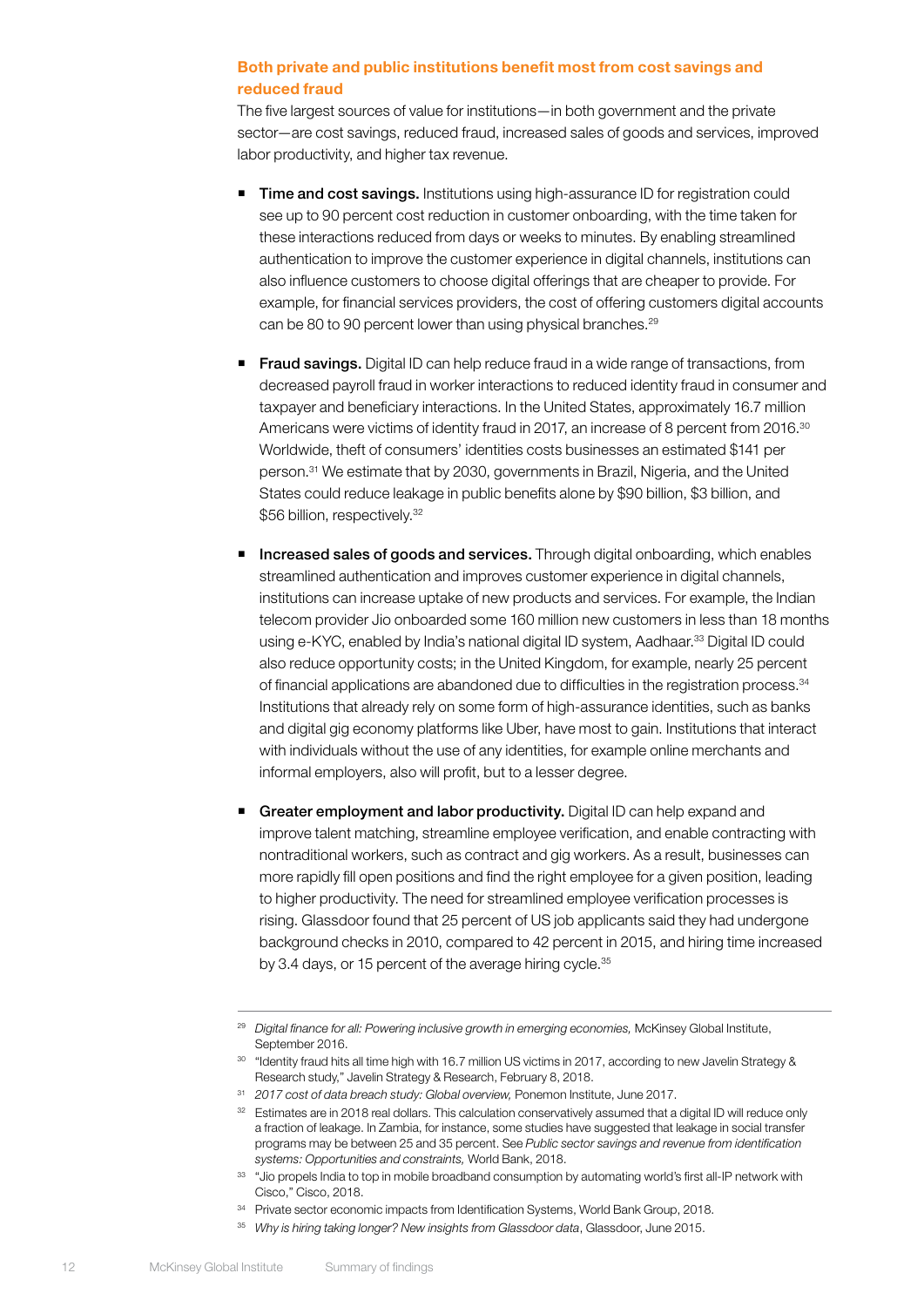Increased tax collection. Greater revenue facilitated by digital ID could expand the tax base, helping promote formalization of the economy and more effective tax collection.<sup>36</sup> Emerging economies in particular could experience substainal benefits—although to realize such benefits, they would first need to make it an explicit goal and then build the requisite tax collection tools enabled by digital ID programs. In Tanzania, for example, the National Identification Authority estimates that of 14 million people capable of paying taxes, only 1.5 million, or around 10 percent, do so.<sup>37</sup> In India, the Ministry of Finance estimates that only 35 million people, less than 3 percent of the total population, are in the taxpayer base.<sup>38</sup> In Latin American countries, approximately half of potential tax revenues are lost to tax evasion.39

#### COUNTRIES IMPLEMENTING DIGITAL ID COULD UNLOCK VALUE EQUIVALENT TO 3 TO 13 PERCENT OF GDP BY 2030

Digital ID can create economic value for countries primarily by enabling greater formalization of economic flows, promoting higher inclusion of individuals in a range of services, and allowing incremental digitization of sensitive interactions that require high levels of trust. Our analysis of Brazil, China, Ethiopia, India, Nigeria, United Kingdom, and the United States indicates that individual countries could unlock economic value equivalent to between 3 and 13 percent of GDP in 2030 from the implementation of digital ID programs (Exhibits 5 and 6). We emphasize that India has already made substantial progress in unlocking value by implementing Aadhaar, leading to a somewhat lower value potential than might otherwise be expected.

We make a distinction between basic digital ID, which enables verification and authentication, and digital ID with advanced applications, which we call advanced digital ID or advanced ID. Advanced ID enables storing or linking additional information about individual ID owners and thus can facilitate advanced data sharing, with informed user consent. For example, when an individual pays taxes, an advanced ID system would allow the individual to give the tax authority consent to digitally access the relevant bank information, investment accounts, and employment records necessary for filing quickly and without error. Advanced ID programs like these should be designed with principles of data minimization and owner agency in mind. Public and private data aggregators need to be thoughtful about the data they collect and process, while owners of data—in this case the digital ID holders—need to be educated and empowered to provide informed consent. In many cases, the lines between basic and advanced digital ID may blur because broader digital ecosystems can be built on top of a basic digital ID that enables an underlying ability to authenticate over digital channels.

In the emerging economies we examine, we find that basic digital ID alone could unlock 50 to 70 percent of the full economic potential, assuming adoption rates of about 70 percent. In the United States and United Kingdom, where conventional alternatives and robust digital ecosystems already exist, nearly all potential value requires advanced digital ID.

Both the magnitude of economic potential from digital ID and the way in which value distributes across types of interaction between individuals and institutions differ significantly in our focus countries. Two factors help explain the variations:

<sup>36</sup> *Digital revolutions in public finance*, IMF, November 2017.

<sup>37</sup> Joseph J. Atick, *Digital identity: The essential guide,* ID4Africa Identity Forum, 2017.

<sup>38</sup> Ibid.

<sup>39</sup> Eduardo Cavallo et al., *Saving for development: How Latin America and the Caribbean can save more and better*, Inter-American Development Bank, June 2016.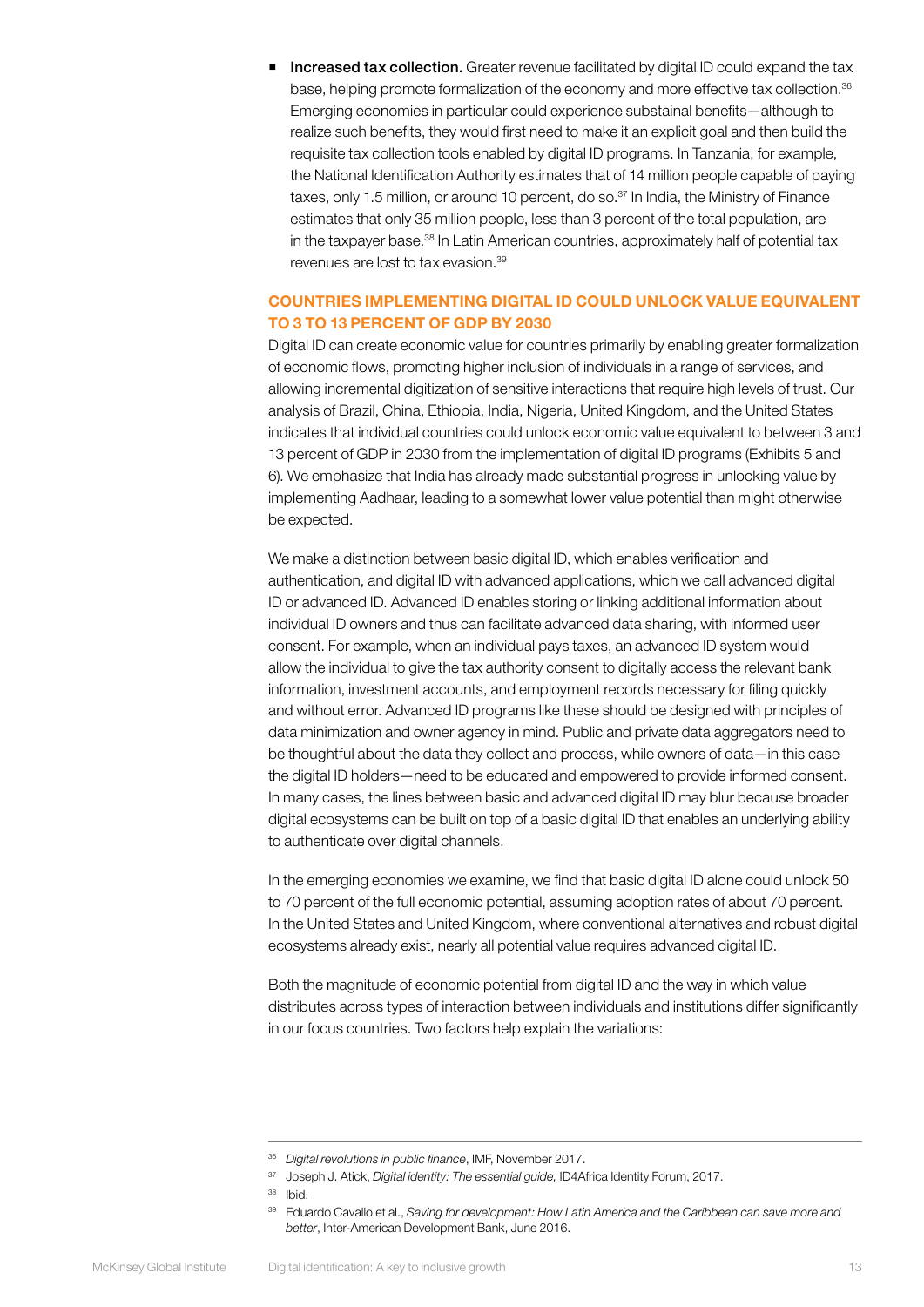- **Addressable share.** This is the share of the economy consisting of those types of interactions that digital ID could improve. It is characterized by indicators such as government spending on benefits, overall wages, and healthcare spending. The share of investment-led output, which determines the economic impact of new sources of capital from financial inclusion, also contributes.
- Potential for value creation. This is the aggregate potential for greater formalization, inclusion, and digitization. It measures the degree to which digital ID can directly improve economic interactions. It is characterized by indicators such as current levels of coverage of digital and conventional ID, informal share of GDP and of employment, employment level, potential for new deposits and loans from financial inclusion, and fraud rate.

Overall, we find that the potential for value creation is greatest in Brazil, which could unlock value equivalent to 8 to 13 percent of GDP in 2030 from digital ID. With basic digital ID, the potential would be 8 percent of GDP; with advanced digital ID, it would be as high as 13 percent. Consumer interactions are responsible for 40 percent of the economic potential, which is driven by a large credit gap that can be partially addressed through increased financial inclusion of individuals previously unable to access the financial system. Interactions by taxpayers and beneficiaries account for an additional 35 percent of the potential economic value, coming from increased government revenue from taxation of newly formalized income and reduction in tax fraud. In addition, we found that digital ID could help meaningfully reduce payroll fraud. The overall value from digital ID could accrue relatively equally to individuals and institutions, with individuals receiving 51 percent of the value potential by our estimates.

Nigeria could capture economic value equivalent to 5 to 7 percent of GDP in 2030. This value is largely generated by microenterprise interactions and taxpayer and beneficiary interactions, which each drive 28 percent of the total value potential. (Reduced fraud accounts for most of the value generated by interactions involving taxpayers and beneficiaries.) Nigeria captures significant value from microenterprises due to the importance of the informal sector to the economy. The large informal sector also skews the overall benefits of digital ID toward individuals, who could receive 74 percent of the overall value. The International Labour Organization estimates that 81 percent of Nigeria's workforce is self-employed, and the informal economy generates 65 percent of GDP. Digital ID can play a critical role in generating value for microenterprises by giving them access to formal recognition as a business, efficient contracting, and streamlined hiring.

Ethiopia's profile is similar to Nigeria's; we estimate that it can also capture economic value equivalent to 4 to 6 percent of GDP in 2030. As in Nigeria, the economy is heavily informal, with the International Labour Organization estimating that 89 percent of the workforce is self-employed. This is the primary reason Ethiopia's value from microenterprise interactions is the main driver of value, generating 26 percent of the economic potential.

While India shares some characteristics with Nigeria and Ethiopia, its benefit fingerprint differs because the roll-out of Aadhaar has already enabled some benefits to be realized while additional benefits are expected in the future. Aadhaar covers about 1.2 billion people, while in 2008 it was estimated that only 40 million had a passport, 70 million a Pan card (with a Permanent Account Number from the Income Tax Department), 220 million a ration card, and 500 million voter ID.<sup>40</sup> The use of Aadhaar-enabled e-KYC for registration led to an increase in financial accounts from 48 million in 2016–17 to 138 million in 2017–18. Eightyfour percent of those surveyed for the most recent State of Aadhaar report who opened a bank account between 2014 and 2017 used Aadhaar, although many used it in analog form.

<sup>40</sup> *Aadhaar: Inclusive by design: A Look at India's National Identity Programme and its role in the JAM Trinity*, GSMA, March 2017.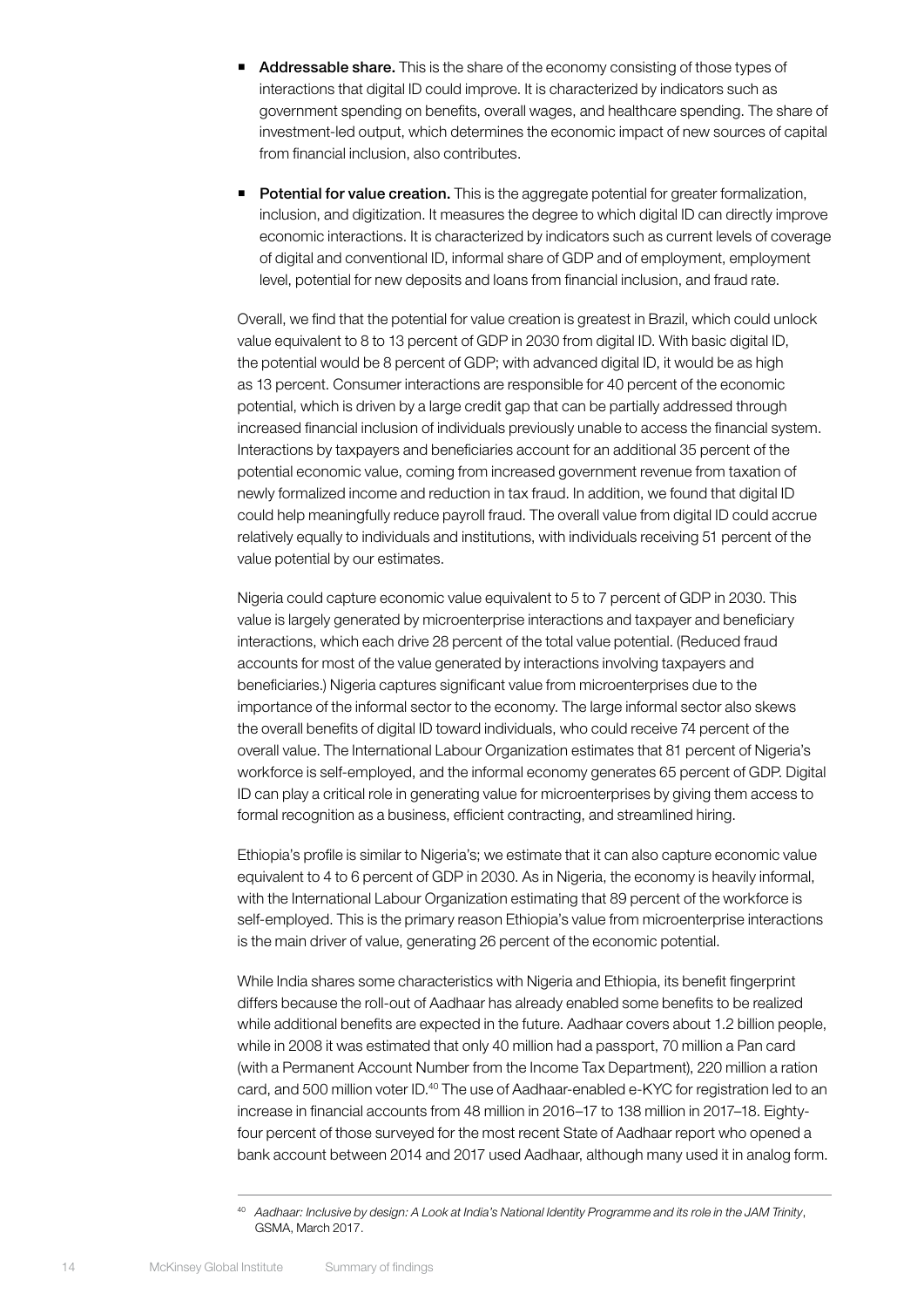India has also seeded 82 percent of public benefits disbursement accounts with Aadhaar, which has reduced fraud and leakage.<sup>41</sup> We calculate that India can capture additional economic potential equivalent to 4 to 6 percent of GDP in 2030 from digital ID. Most of the value derives from consumer interactions, including resolution of the credit gap and increased cost savings to government and businesses as the use of digital ID is expanded and integrated into service delivery. In particular, we expect India to benefit from labor market use cases of digital ID, such as talent matching and the formalization of contracts, as well as growing financial inclusion, which increases in value over time as the benefits of growth in deposits and credit materialize. Systems for digital ID–based authentication will also evolve as policies evolve.<sup>42</sup>

In the United Kingdom, we estimate total economic value equivalent to less than 0.5 to 3 percent from digital ID high adoption. These gains are mostly derived from interactions involving taxpayers and beneficiaries—more than 50 percent of the potential—and secondarily from interactions involving workers. Taxpayer and beneficiary transactions often require high-assurance identification, creating the potential for digital ID to unlock digitization of interactions that previously required in-person authentication. Digitizing these interactions can unlock significant time savings and reduce fraud associated with tax filing. Overall, individuals could receive 43 percent of the benefit from digital ID in the United Kingdom.

The United States is very similar to the United Kingdom, except that it could capture an additional 1 percent (relative to GDP) of value from digital ID compared to the United Kingdom, an opportunity driven in part by higher levels of healthcare expenditure.<sup>43</sup> According to the World Bank, 2015 healthcare expenditure in the United States was 16.8 percent of GDP, compared with 9.8 percent in the United Kingdom. Digital ID can create significant efficiencies in healthcare expenditures through facilitated sharing of records, and therefore the economic impact of these efficiencies in the United States will be greater as a percentage of total GDP. The increased savings are directly captured by healthcare providers and government, which explains why institutions capture more of the economic benefit in the United States than they do in the United Kingdom. Some of the savings are likely to be distributed to individuals through price reductions.

We find that the economic potential of digital ID in China is more in line with that of the United States and United Kingdom, with a total potential value unlocked by digital ID equivalent to 2 to 4 percent of GDP in 2030. Similar to the situation in the United States and United Kingdom, the economic value of digital ID in China is driven primarily by transactions involving taxpayers and beneficiaries and those involving workers. China's relatively high existing levels of ID coverage, at 98 percent of the population according to World Bank analysis, reduce the relative gains experienced by microenterprises and asset owners relative to their counterparts in emerging economies like Nigeria and Ethiopia. As a result, value is driven by digital efficiencies, and the majority of the overall benefits of digital ID in China will be captured by institutions, particularly by employers through more efficient hiring and by government through reduced fraud and tax leakage.

<sup>41</sup> *State of Aadhaar report, 2017–18,* IDinsight.

<sup>&</sup>lt;sup>42</sup> In a ruling in September 2018, India's Supreme Court upheld the constitutional validity of Aadhaar and held that it could remain mandatory for those receiving government benefits or filing taxes. However, it struck down a section of the Aadhaar Act that permitted use by private companies. Going forward, such uses would need to be made permissible, on a voluntary basis, by amendments to relevant laws or the use of modified authentication processes.

<sup>43</sup> In the United States, we allocate 55 percent of the economic value generated through secure sharing of medical data to the consumer role and the remaining 45 percent to the taxpayer and beneficiary role, reflecting the private-public breakdown of healthcare spending as reported by the Centers for Medicare and Medicaid Services in 2017. In other focus countries, we consider value generated through healthcare use cases under taxpayer and beneficiary.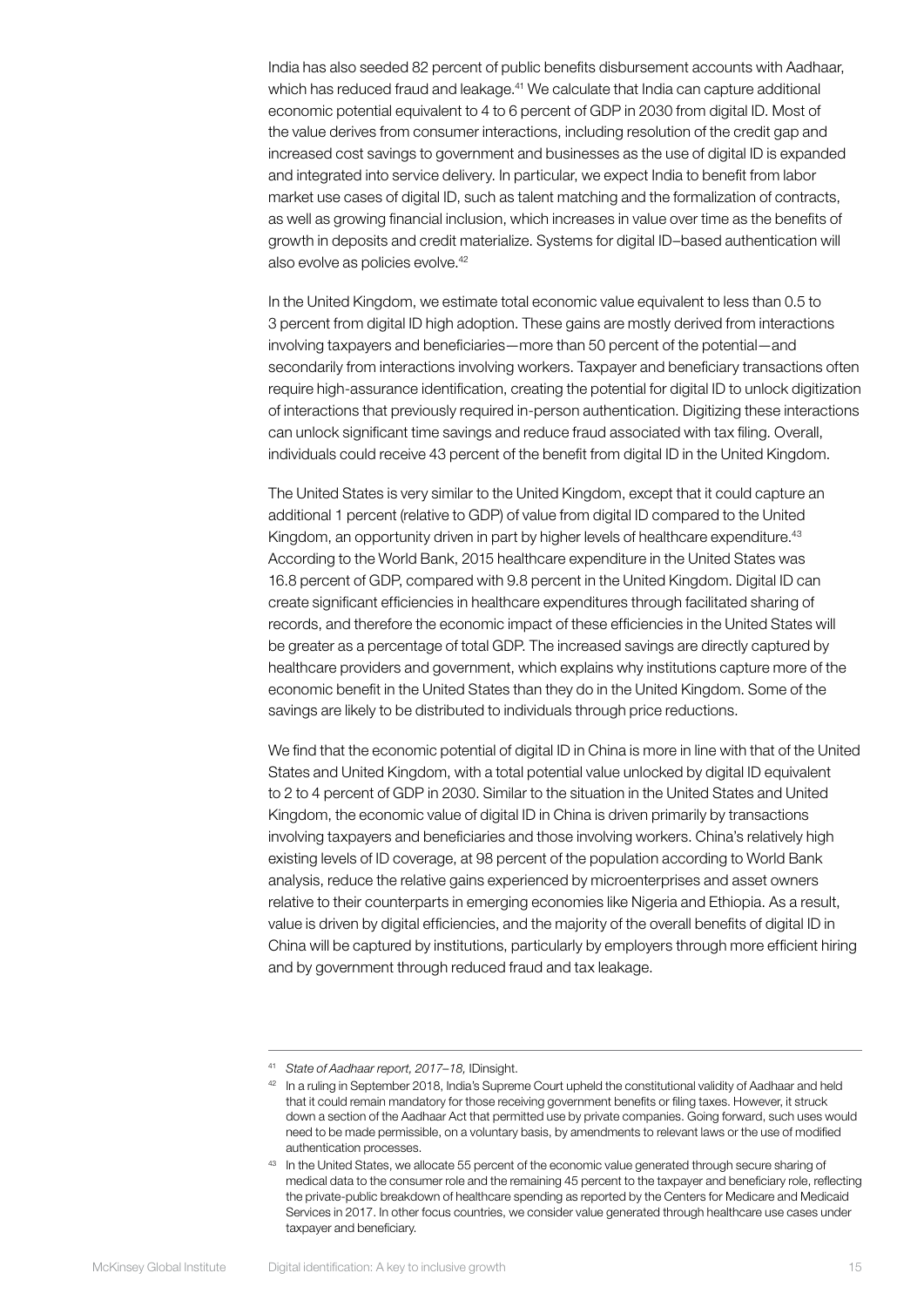#### **Exhibit 5**

**The magnitude and nature of potential value creation of digital ID varies across focus countries.** 

|                                | Addressable share of economy                                                                                                                                   | <b>Potential for improvement</b>                                                                                                                                                                                                                                 | Potential economic value enabled                                                                                     |                                                           |                                              |  |  |  |  |
|--------------------------------|----------------------------------------------------------------------------------------------------------------------------------------------------------------|------------------------------------------------------------------------------------------------------------------------------------------------------------------------------------------------------------------------------------------------------------------|----------------------------------------------------------------------------------------------------------------------|-----------------------------------------------------------|----------------------------------------------|--|--|--|--|
|                                | Wage base <sup>1</sup><br>Health-<br>Capital<br>invest-<br>care<br>ment<br>spend-<br>efficiency <sup>4</sup><br>ing <sup>2</sup><br>Government<br>benefits $3$ | Population<br>without ID <sup>5</sup><br>Offline<br>Fraud<br>levels <sup>10</sup><br>population <sup>6</sup><br>Unmet<br>Informal<br>economy and<br>financial<br>workforce <sup>9</sup><br>$need$ s <sup>7</sup><br>Unem-<br>ployed and<br>inactive <sup>8</sup> | % GDP<br>equivalent<br>value by 2030 <sup>11</sup><br>Basic<br>(authorization<br>only)<br>Advanced<br>(data sharing) | <b>Potential</b><br>value,<br>2030E<br>2018<br>\$ billion | Addi-<br>tional<br>FTEs,<br>2030E<br>Million |  |  |  |  |
| <b>Brazil</b>                  | $\mathsf{H}$<br>M<br>$\mathbf{I}$                                                                                                                              | H<br>M<br>L                                                                                                                                                                                                                                                      | 8-<br>13                                                                                                             | 347                                                       | 1.9                                          |  |  |  |  |
| Nigeria                        |                                                                                                                                                                |                                                                                                                                                                                                                                                                  | $5-$<br>$\overline{7}$                                                                                               | 59                                                        | 1.2                                          |  |  |  |  |
| <b>Ethiopia</b>                |                                                                                                                                                                |                                                                                                                                                                                                                                                                  | $4-$<br>6                                                                                                            | 12                                                        | 1.5                                          |  |  |  |  |
| India                          |                                                                                                                                                                |                                                                                                                                                                                                                                                                  | 4-<br>$6\phantom{1}$                                                                                                 | 409                                                       | 7.7                                          |  |  |  |  |
| China                          |                                                                                                                                                                |                                                                                                                                                                                                                                                                  | $3-$<br>4                                                                                                            | 1,058                                                     | 7.8                                          |  |  |  |  |
| <b>United</b><br><b>States</b> |                                                                                                                                                                | ۲                                                                                                                                                                                                                                                                | $< 0.5 -$<br>4                                                                                                       | 995                                                       | 2.4                                          |  |  |  |  |
| <b>United</b><br>Kingdom       |                                                                                                                                                                | A                                                                                                                                                                                                                                                                | $< 0.5 -$<br>3                                                                                                       | 97                                                        | 0.4                                          |  |  |  |  |

1 Measured by wages divided by GDP.<br>2 Current health expenditures as a sha

- Current health expenditures as a share of GDP.
- 3 Current government expenditures as a share of GDP.
- 4 Measured by GDP divided by fixed capital.<br>5 Measured by the unregistered population (
- 5 Measured by the unregistered population (all ages).<br>6 Off-line population is measured based on the perce 7 Measured by potential for increased capital investment
- 6 Off-line population is measured based on the percentage of the population not using the Internet.<br>7 Measured by potential for increased capital investment as a result of expanded potential for new credit driven by an i ability to underwrite new loans from financial inclusion.
- 8 Includes individuals participating in the labor force but unemployed and those not participating in the labor force. 9 Measured by a composite of the informal share of GDP and the informal share of the workforce.
- 
- 10 Measured by corruptions perceptions index.

11 Our estimates include the full value from use cases of digital ID, assuming high levels of adoption by 2030, the necessary digital infrastructure and ecosystems to enable usage, and complementary investments required.

NOTE: For each chart, a larger shaded area reflects a higher contribution to economic value while a smaller shaded area reflects a smaller contribution to economic value. The charts are normalized on each dimension across a set of 217 countries. Calculation for potential economic value enabled is performed<br>for deep-dive countries using over 100 use cases (see Methodology box explain the macro drivers of this value and how they vary by country. Addressable share of the economy and potential for impact based on latest available<br>data whereas economic value estimates are 2030. Addressable share me economy and potential for impact based on latest available data whereas economic value estimates are 2030. Addressable share metrics represent ratios<br>relative to GDP in a country. H, M, L reflects a comparison of the metri country set.

SOURCE: ITU; World Bank; ID4D; Findex; WDI; IMF; McKinsey Global Institute analysis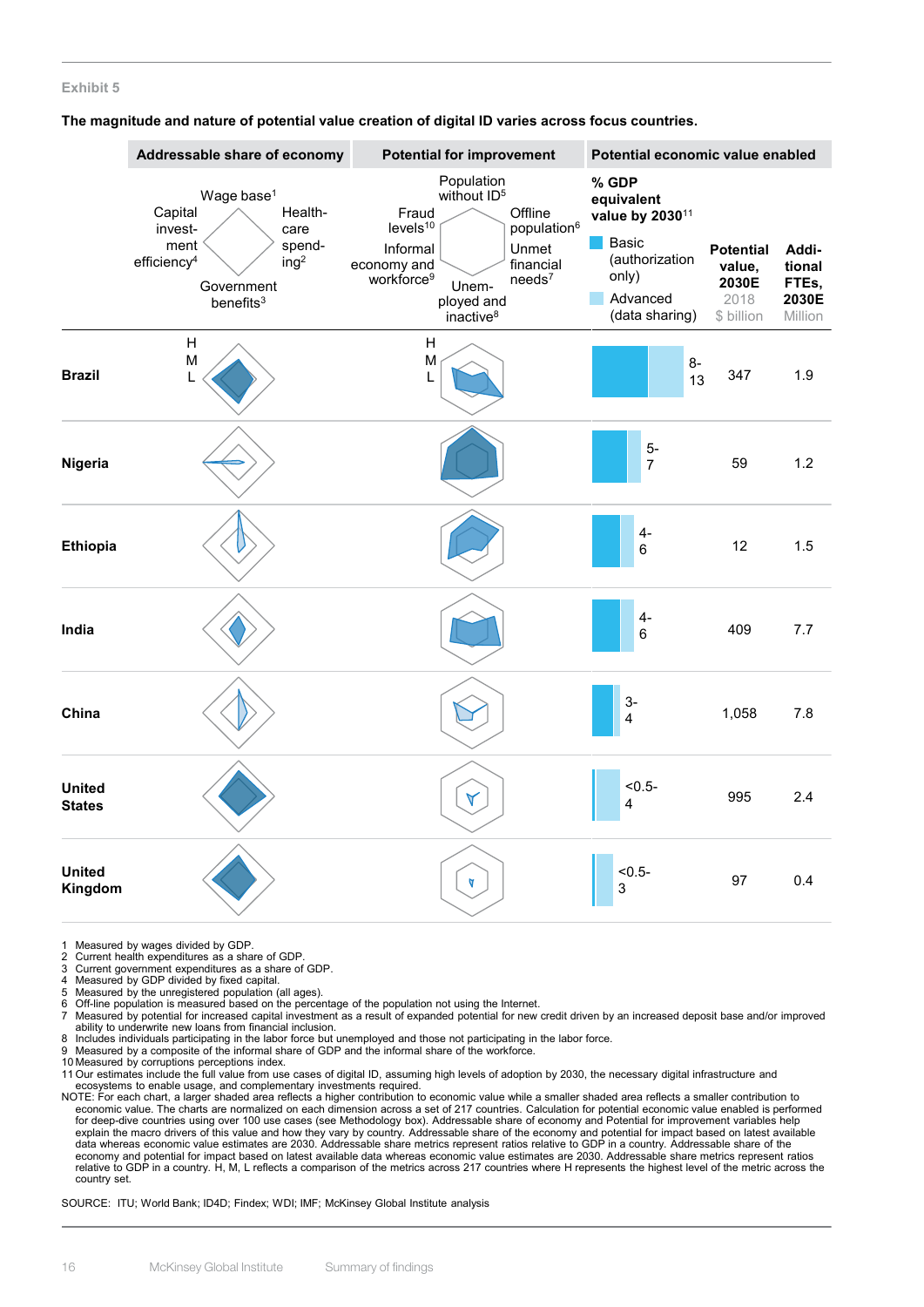#### **Exhibit 6**

#### **Individuals stand to gain about 50% of the total potential value of digital ID in our focus countries, generated through different interaction types.**

% of country-level economic value potential estimate

|                         | Share of economic value generated by<br>each interaction type <sup>1</sup>                                                                                                                                                                                |                                  |                                                                                                |                                                                                               |             |  |  |  |
|-------------------------|-----------------------------------------------------------------------------------------------------------------------------------------------------------------------------------------------------------------------------------------------------------|----------------------------------|------------------------------------------------------------------------------------------------|-----------------------------------------------------------------------------------------------|-------------|--|--|--|
|                         | Consumers-<br>Commercial providers of goods and services                                                                                                                                                                                                  |                                  |                                                                                                |                                                                                               |             |  |  |  |
|                         | Workers - Employers<br>Micro-enterprises-<br>Consumers and broad range of institutions <sup>2</sup><br>Taxpayers and beneficiaries -<br>Public providers of goods and services<br>Asset owners -<br>Asset-based service providers and buyers <sup>3</sup> |                                  | Share of economic value that accrues<br>directly to individuals vs institutions<br>Individuals | <b>Potential</b><br>2030 GDP-<br>equivalent<br>value <sup>4</sup><br>% of 2030E<br><b>GDP</b> |             |  |  |  |
| <b>Brazil</b>           | 17<br>40                                                                                                                                                                                                                                                  | $\overline{4}$<br>35<br>3        | 51                                                                                             | 49                                                                                            | $8 - 13$    |  |  |  |
| Nigeria                 | $\bf 8$<br>24<br>28                                                                                                                                                                                                                                       | 28<br>12                         | 74                                                                                             | 26                                                                                            | $5 - 7$     |  |  |  |
| Ethiopia                | 14<br>25<br>26                                                                                                                                                                                                                                            | 19<br>16                         | 70                                                                                             | 30                                                                                            | $4 - 6$     |  |  |  |
| India                   | 56                                                                                                                                                                                                                                                        | $\overline{6}$<br>11<br>12<br>14 | 76                                                                                             | 24                                                                                            | $4 - 6$     |  |  |  |
| China                   | 19<br>32<br>$\overline{7}$                                                                                                                                                                                                                                | $\overline{5}$<br>38             | 42                                                                                             | 58                                                                                            | $3 - 4$     |  |  |  |
| United<br><b>States</b> | 19<br>33<br>$\vert$ 1 $\vert$                                                                                                                                                                                                                             | $\vert$ 1<br>46                  | 32                                                                                             | 68                                                                                            | $< 0.5 - 4$ |  |  |  |
| United<br>Kingdom       | 19<br>27<br>3                                                                                                                                                                                                                                             | $\overline{\mathsf{p}}$<br>51    | 43                                                                                             | 57                                                                                            | $< 0.5 - 3$ |  |  |  |

1 We do not size economic value generated through civically engaged individual interactions with governments and other individuals.

2 Includes all institutions or individuals that contract with, purchase goods or services from, or provide services to micro-enterprises.

3 includes a range of asset-based service providers including those involved in services such as titling, financing, and leasing.

4 Range of potential value based on whether digital ID is basic (ie, authorization only) or advanced (full data sharing).

NOTE: Figures may not sum to 100% because of rounding.

SOURCE: McKinsey Global Institute analysis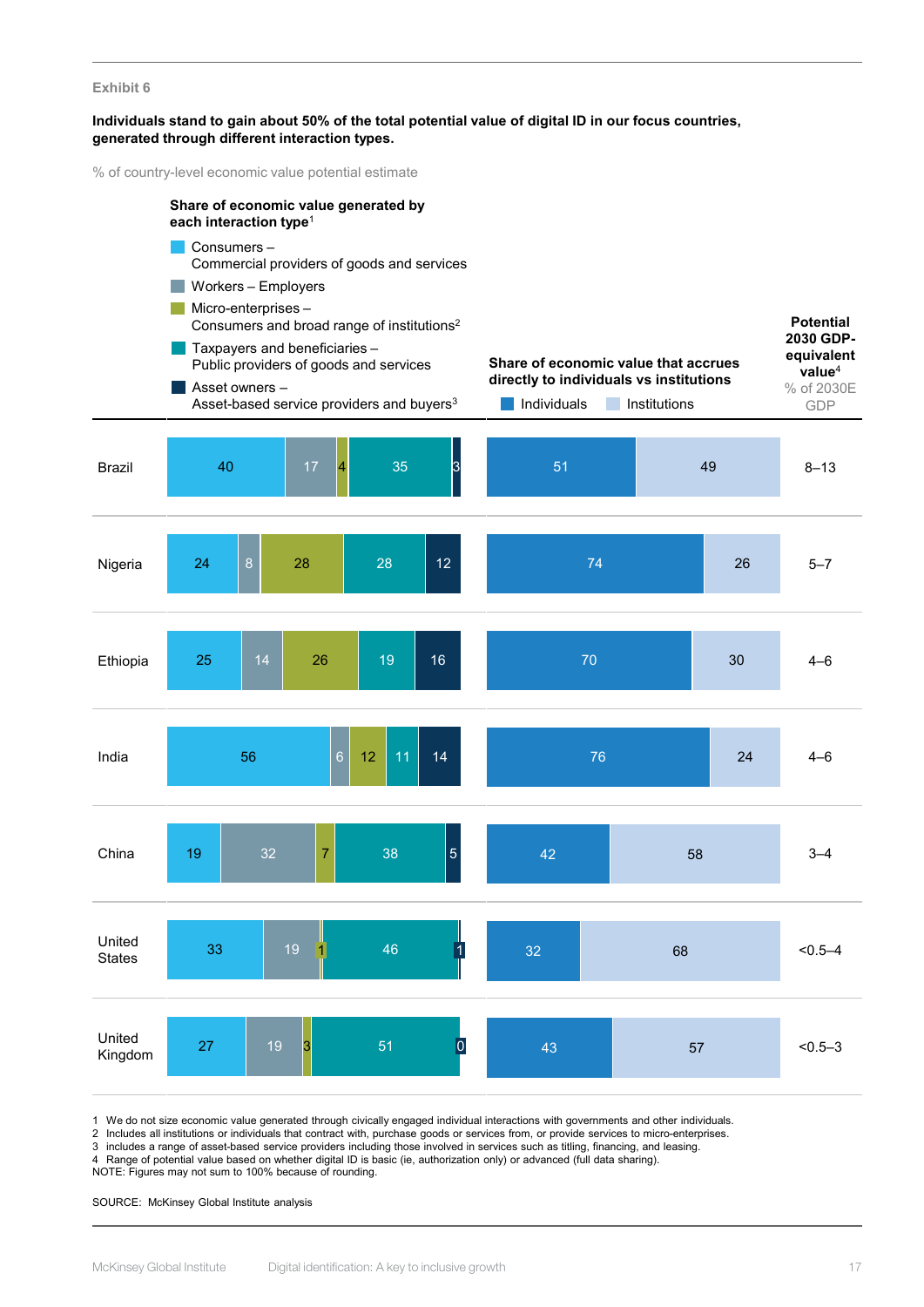#### DIGITAL ID HELPS CREATE ECONOMIC VALUE DIFFERENTLY IN EMERGING VERSUS MATURE ECONOMIES

We assess a broader set of 23 countries on the factors that drive potential value from digital ID—addressable share of the economy and potential for improvement in inclusion, formalization, digitization, and ID coverage (Exhibit 7). Based on country-level patterns of these factors, we develop directional estimates of the potential economic value of both basic and advanced digital ID for each of these countries, using the seven focus countries as a guide.

We find that in 2030, digital ID has the potential to create economic value equivalent to 6 percent of GDP in emerging economies on a per-country basis and 3 percent in mature economies, assuming high levels of adoption. In emerging economies, much of the value can be captured even through basic digital ID with essential functionalities. For mature economies, many processes are already digital and potential for improvement is more limited, necessitating advanced digital ID programs with data-sharing features. Of the potential value, we estimate that in emerging economies, some 65 percent could accrue to individuals, while in mature economies, about 40 percent could flow to individuals.

As we noted earlier, achieving high rates of adoption in multiple use cases is neither automatic nor certain. India's Aadhaar system achieved over 90 percent coverage while Nigeria's National eID, launched in 2014, has adoption rates below 10 percent.<sup>44</sup> Yet even in India, digital ID addresses a relatively small portion of the potential use cases. In mature economies, basic digital ID programs that lack advanced data-sharing functionality have seen low adoption in the UK, Germany, and Austria, while higher-functionality digital IDs have achieved adoption rates of more than 70 percent in Estonia, Sweden, and Norway, among others.45 Despite the mixed success, however, the upside benefits of digital ID, in terms of economic value, can be significant.

Digital ID can also unlock noneconomic value, potentially furthering progress toward ideals that cannot be captured through quantitative analysis, including those of inclusion, rights protection, and transparency. Digital ID can promote increased and more inclusive access to education, healthcare, and labor markets; can aid safe migration; and can contribute to greater levels of civic participation. For example, in Estonia, over 30 percent of individuals vote online, of whom 20 percent say they would not vote at a physical polling place.<sup>46</sup>

Digital ID can help enforce rights nominally enshrined in law. For example, in India, the right of residents to claim subsidized food through ration shops is protected because their identity—and claim—is authenticated through a remote digital ID system, rather than at the discretion of local officials. By providing greater legal protection, digital ID could help in the elimination of child labor, currently estimated to affect 160 million children, by providing proof of age. Several countries, for example Peru, have recently strengthened identification for children in an attempt to fight child trafficking. Stronger identification can also help enforce laws against child marriage and thus contribute to its elimination and the empowerment of women and girls worldwide.<sup>47</sup> In Indonesia, for example, 95 percent of girls who married at 18 years of age or younger lacked a birth certificate.<sup>48</sup>

<sup>48</sup> Lucia Hanmer and Marina Elefante, *The role of identification in ending child marriage*, World Bank, July 2016.

<sup>44</sup> *AADHAAR Dashboard*, Unique Identification Authority of India, Uidai.gov; *About the e-ID Card*, National Identity Management Commission, Nimc.gov.ng, updated as of 1/2/2019.

<sup>45</sup> *GOV.UK Verify Dashboard*, Gov.UK; *Overview of the German identity card project and lessons learned (2017 update)*, Gemalto; *National Mobile ID schemes*, Gemalto; *E-identity*, E-Estonia.com; *This is Bank ID*, BankID. com; *About us*, BankID.no.

<sup>46</sup> *A comparative assessment of electronic voting*, Elections Canada, 2018.

<sup>47</sup> Alan Gelb and Anna Diofasi Metz, *Identification revolution: Can digital ID be harnessed for development?,*  Center for Global Development, 2018.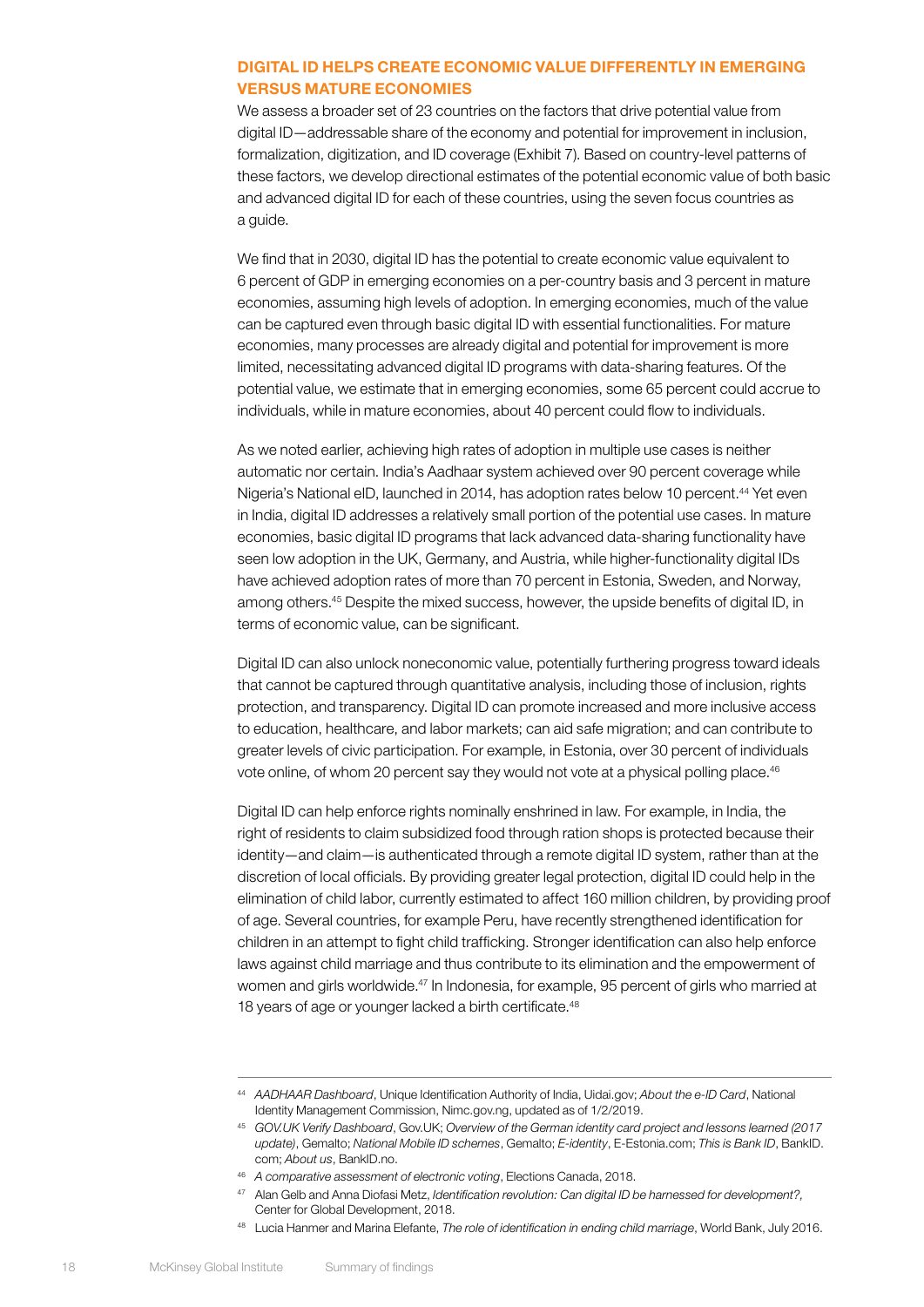#### **Exhibit 7**

#### **Value creation from digital ID varies across countries based on factors related to addressable share of the economy and potential for improvement in inclusion, formalization, digitization and ID coverage.**

| Higher<br>Lower                             | <b>Potential for</b><br>Addressable share of<br>economy<br>improvement |                                |                                     |                                               |                                       |                                 |                                        |                                        |                                                |                            |                                                                                                               |
|---------------------------------------------|------------------------------------------------------------------------|--------------------------------|-------------------------------------|-----------------------------------------------|---------------------------------------|---------------------------------|----------------------------------------|----------------------------------------|------------------------------------------------|----------------------------|---------------------------------------------------------------------------------------------------------------|
| Country                                     | Wage base <sup>1</sup>                                                 | Healtchcare spend <sup>2</sup> | Government<br>benefits <sup>3</sup> | Capital investment<br>efficiency <sup>4</sup> | Population<br>without ID <sup>5</sup> | Offline population <sup>6</sup> | Unmet financial<br> needs <sup>7</sup> | Unemployed or<br>inactive <sup>8</sup> | Informal economy<br>and workforce <sup>9</sup> | Fraud levels <sup>10</sup> | <b>Potential</b><br>economic<br>value enabled <sup>11</sup><br><b>Estimated value</b><br>(% of GDP,<br>2030E) |
| Emerging <sup>12</sup><br>6.0               |                                                                        |                                |                                     |                                               |                                       |                                 |                                        |                                        |                                                |                            |                                                                                                               |
| <b>Brazil</b>                               |                                                                        |                                |                                     |                                               |                                       |                                 |                                        |                                        |                                                |                            | 13.3                                                                                                          |
| Argentina                                   |                                                                        |                                |                                     |                                               |                                       |                                 |                                        |                                        |                                                |                            |                                                                                                               |
| South Africa                                |                                                                        |                                |                                     |                                               |                                       |                                 |                                        |                                        |                                                |                            |                                                                                                               |
| Nigeria                                     |                                                                        |                                |                                     |                                               |                                       |                                 |                                        |                                        |                                                |                            | 7.1                                                                                                           |
| <b>Ethiopia</b>                             |                                                                        |                                |                                     |                                               |                                       |                                 |                                        |                                        |                                                |                            | 6.2                                                                                                           |
| Indonesia                                   |                                                                        |                                |                                     |                                               |                                       |                                 |                                        |                                        |                                                |                            |                                                                                                               |
| India                                       |                                                                        |                                |                                     |                                               |                                       |                                 |                                        |                                        |                                                |                            | 5.8                                                                                                           |
| Mexico                                      |                                                                        |                                |                                     |                                               |                                       |                                 |                                        |                                        |                                                |                            |                                                                                                               |
| Peru                                        |                                                                        |                                |                                     |                                               |                                       |                                 |                                        |                                        |                                                |                            |                                                                                                               |
| Ghana                                       |                                                                        |                                |                                     |                                               |                                       |                                 |                                        |                                        |                                                |                            |                                                                                                               |
| China                                       |                                                                        |                                |                                     |                                               |                                       |                                 |                                        |                                        |                                                |                            | 4.1                                                                                                           |
| Turkey                                      |                                                                        |                                |                                     |                                               |                                       |                                 |                                        |                                        |                                                |                            |                                                                                                               |
| $\overline{\mathsf{M}}$ ature <sup>12</sup> |                                                                        |                                |                                     |                                               |                                       |                                 |                                        |                                        |                                                |                            | 3.0                                                                                                           |
| Italy                                       |                                                                        |                                |                                     |                                               |                                       |                                 |                                        |                                        |                                                |                            |                                                                                                               |
| Spain                                       |                                                                        |                                |                                     |                                               |                                       |                                 |                                        |                                        |                                                |                            |                                                                                                               |
| <b>United States</b>                        |                                                                        |                                |                                     |                                               |                                       |                                 |                                        |                                        |                                                |                            | 3.6                                                                                                           |
| France                                      |                                                                        |                                |                                     |                                               |                                       |                                 |                                        |                                        |                                                |                            |                                                                                                               |
| Chile                                       |                                                                        |                                |                                     |                                               |                                       |                                 |                                        |                                        |                                                |                            |                                                                                                               |
| South Korea                                 |                                                                        |                                |                                     |                                               |                                       |                                 |                                        |                                        |                                                |                            |                                                                                                               |
| Japan                                       |                                                                        |                                |                                     |                                               |                                       |                                 |                                        |                                        |                                                |                            |                                                                                                               |
| Australia                                   |                                                                        |                                |                                     |                                               |                                       |                                 |                                        |                                        | n/a                                            |                            |                                                                                                               |
| Germany                                     |                                                                        |                                |                                     |                                               |                                       |                                 |                                        |                                        |                                                |                            |                                                                                                               |
| Canada                                      |                                                                        |                                |                                     |                                               |                                       |                                 |                                        |                                        | n/a                                            |                            |                                                                                                               |
| <b>United Kingdom</b>                       |                                                                        |                                |                                     |                                               |                                       |                                 |                                        |                                        |                                                |                            | 2.7                                                                                                           |

1 Measured by wages divided by GDP.

2 Current health expenditures as a share of GDP.

3 Current government expenditures as a share of GDP.

4 Measured by GDP divided by fixed capital.<br>5 Measured by the unregistered population (

Measured by the unregistered population (all ages).

6 Off-line population is measured based on the percentage of the population not using the Internet.<br>7 Measured by potential for increased capital investment as a result of expanded potential for new credit driven by an i ability to underwrite new loans from financial inclusion.

8 Includes individuals participating in the labor force but unemployed and those not participating in the labor force.

Measured by a composite of the informal share of GDP and the informal share of the workforce.

10 Measured by corruptions perceptions index.

11 Our estimates include the full value from use cases of digital ID, assuming high levels of adoption by 2030, the necessary digital infrastructure and

ecosystems to enable usage, and complementary investments required.

12 We refer to "mature economies" as economies that are classified by the World Bank as high-income countries; the term "emerging economies" includes all others.

NOTE: For each box, a deeper shade reflects a higher contribution to economic value while a lighter shade area reflects a smaller contribution to economic value. The charts are normalized on each dimension across a set of 217 countries. Calculation for potential economic value enabled is performed for the seven deep-dive countries (shown in bold) using over 100 use cases (see Methodology box). Using an exponential fit, the economic value for all other countries was determined based on the fitted line. Addressable share of the economy and potential for impact based on latest available data whereas economic value estimates are 2030. Addressable share metrics represent ratios relative to GDP in a country.

SOURCE: ITU; World Bank; ID4D; WDI; Findex; McKinsey Global Institute analysis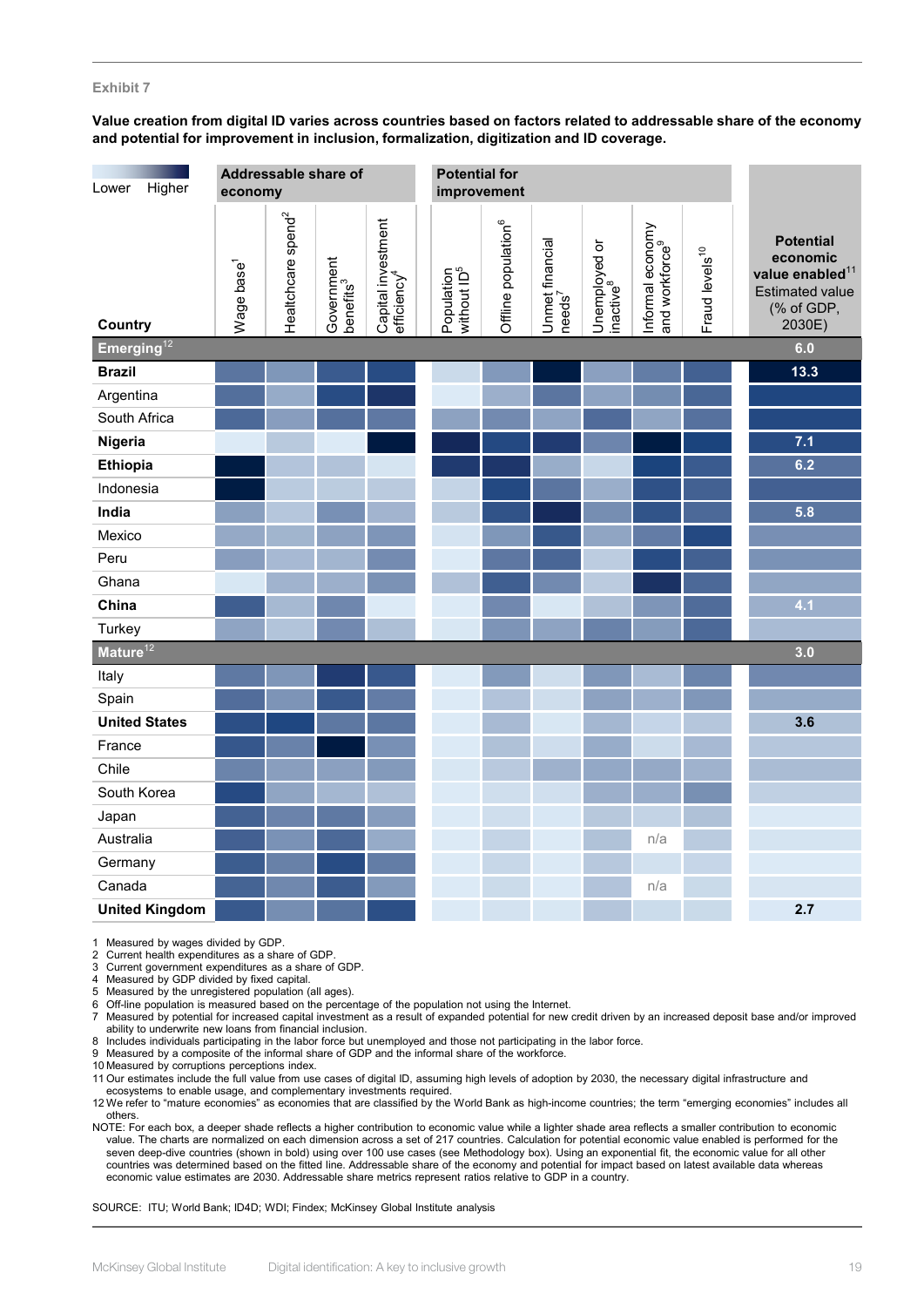Transparency is another benefit of digital ID. An accurate, up-to-date death registration system can help curb social protection fraud, and a reliable, authentic voter registry is essential to reduce voter fraud and ensure the overall integrity of the electoral process. For example, Pakistan updated its voter rolls with strong biometric controls that resulted in the inclusion of an additional 36 million new eligible voters as well as the elimination of 13 million entries with invalid identities, 9 million duplicates, and 15 million entries without verifiable identities.49

#### CAPTURING THE VALUE REQUIRES CAREFUL SYSTEM DESIGN AND DELIBERATE GOVERNMENT POLICIES THAT BOTH FOSTER UPTAKE AND MITIGATE RISK

Individuals will use a digital ID system only if it provides value and engenders trust. In this section, we highlight the key areas that must be considered carefully to mitigate risk and promote adoption.

#### Country-level implementation decisions should account for digital infrastructure, level of trust in institutions, and policy landscape

Preconditions for digital ID include a minimal level of digital infrastructure, sufficient trust in the digital ID provider, and a policy landscape that provides some safeguards to individuals As long as they meet minimal levels, the specifics of these factors will shape choices about how digital ID is implemented in a given country.

Digital ID infrastructure relies on some basic level of general digital infrastructure, both to support digital ID and to enable the gains that digital ID helps unlock. Infrastructure to support digital ID includes level of internet access, degree of smartphone penetration, and reliability of electricity. Programs requiring remote access by users rely on widespread internet access, at a minimum covering internet-enabled hotspots that allow for authentication. Countries vary significantly in their level of internet access, with 99 percent of individuals in North America living in areas covered by a 3G or 4G network compared to only 60 percent in sub-Saharan Africa.<sup>50</sup> However, internet access is not enough. Digital ID programs require penetration of devices necessary for adoption by both users and requesting parties. These can include smartphones and a digital payments infrastructure that could be leveraged by digital ID programs to improve feasibility and reduce factors that slow adoption. Lastly, a reliable grid ensures the consistent system functionality necessary for providing predictable services and maintaining trust in the system. In cases where infrastructure is limited, digital ID might first be extended to parts of the country with more robust infrastructure.

For digital ID to successfully unlock value for each use, additional infrastructure may also be necessary. For example, for digital ID to help increase levels of financial inclusion, basic digital payments infrastructure must also be in place. Many employment-related benefits rely on the existence of digital talent matching and contracting platforms, tied into the digital ID system. E-government services, digital health records, and digital asset registries are all infrastructure preconditions for important ways of using digital ID involving government service provision, medical care, and landownership, respectively.

<sup>49</sup> Alan Gelb and Anna Diofasi Metz, *Identification revolution: Can digital ID be harnessed for development?,*  Center for Global Development, 2018.

<sup>50</sup> *World Telecommunication/ICT Development Report and database*, International Telecommunication Union, June 2018.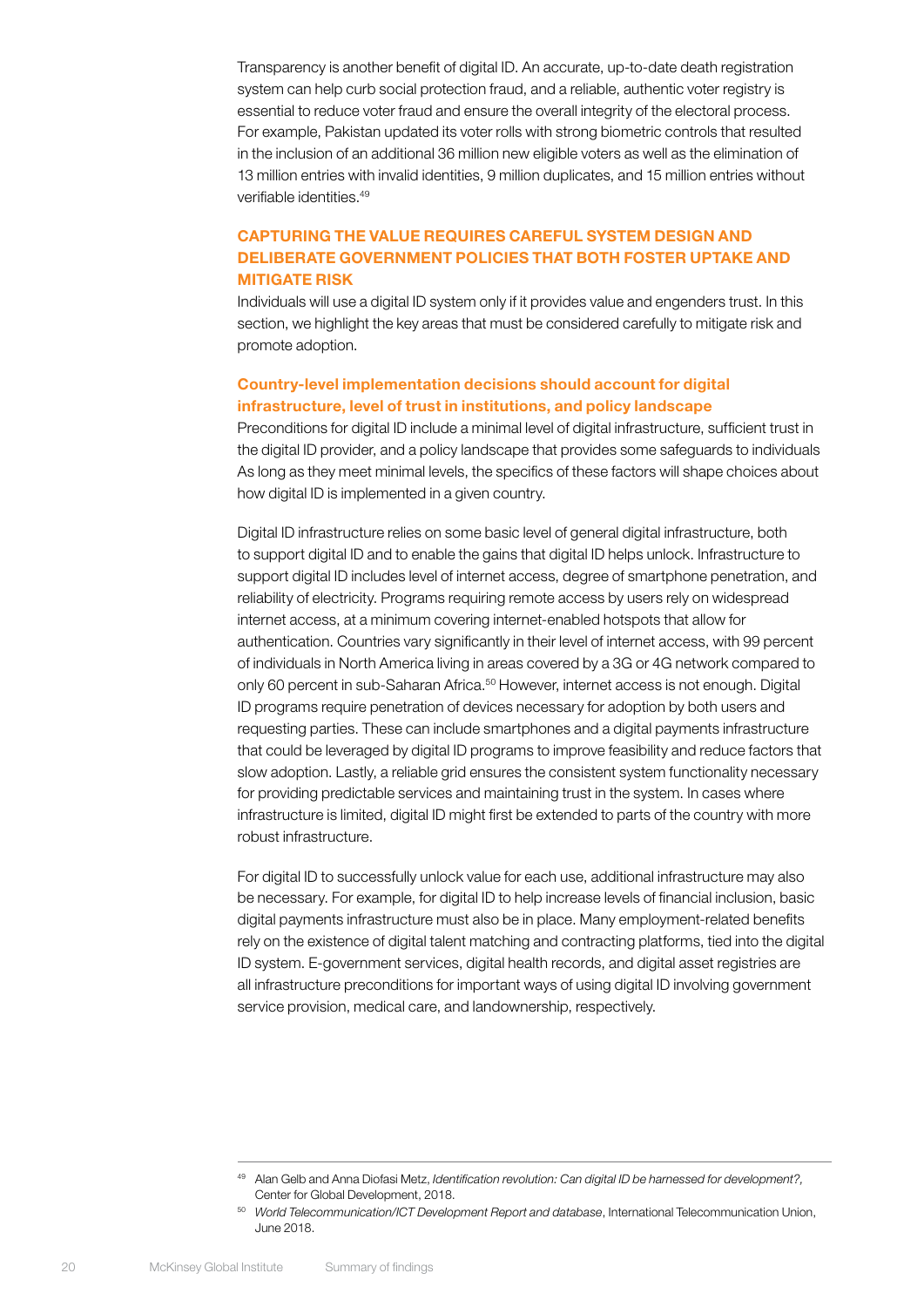Adoption by individuals and institutions can be accelerated if these entities trust the digital ID program. Studies have found that in general, individuals trust healthcare providers, financial institutions, and government the most with their personal data.<sup>51</sup> However, this varies across geographies. Research commissioned by Omidyar Network found that relative levels of trust differed significantly around the world, with individuals in Eastern and Central Europe much more likely to trust government relative to private companies, while individuals in Latin America were more than twice as likely to trust private companies as government.<sup>52</sup> These differences imply that the institutions most likely to gain user trust for data management will differ across geographies, with implications for the optimal implementation approach and the ability of an ID provider to garner adequate adoption.

The policy landscape in a country will be important to set the framework for the ID system and as a means to address systemic risk. Multiple types of regulation may shape the way a digital ID system works. Legal protections and recognition for use of digital identity enable digital ID to serve its basic purpose. Data privacy policies establish the degree of individuals' control over their data as well as standards of care institutions must meet in handling individuals' data. Rules and regulations requiring individuals to show identification in order to receive products and services—such as KYC requirements to open financial services or telecom accounts—shape some of the ways digital ID can be used. On the flip side, if digital ID is used to satisfy such rules and regulations, it becomes all the more important to actively minimize the risks of excluding anyone who does not have, or does not want to use, a digital ID.

#### Digital identification programs can promote adoption and usage through high-value use cases, well-designed user experience, and seamless initial registration

To unlock the potential value described in this report, individuals and institutions will need to broadly adopt and use digital ID programs. While the path to do this varies by country, both successful programs and costly scrapped failed systems provide broad general lessons. In the most successful cases, such as Denmark and India, adoption rates can surpass 70 percent in less than five years, but adoption rates in other programs remain under 10 percent, as in the UK and Nigeria.53 Adoption and usage will happen only if the digital ID provides more value than the status quo, if the user experience is positive, and if initial registration is relatively easy.

Digital ID programs should prioritize use cases that generate meaningful value for both individuals and institutions and that entail frequent use, to quickly generate a critical mass of users. For individuals, this means generating cost or time savings or making access to products and services easier or newly possible. Meanwhile, institutions will be drawn to digital ID uses that reduce costs, increase revenue, or, in the case of public institutions like government, improve economic or social welfare. Individuals who use a digital ID gain when more institutions accept that ID. All else being equal, institutions will prefer ID-based solutions that improve customer experience, thereby increasing usage and stickiness. We find that government and financial services uses have the greatest potential to provide value to both institutions and individuals simultaneously, through high-frequency use cases. Digital ID can be used in the provision of e-government services and benefits, expanding access and saving time for citizens while reducing costs for governments and improving

<sup>51</sup> *Open Data Institute Knowledge & Opinion,* "Who do we trust with personal data?," blog entry by Leigh Dodds, July 5, 2018, theodi.org/article/who-do-we-trust-with-personal-data-odi-commissioned-survey-revealsmost-and-least-trusted-sectors-across-europe.

<sup>&</sup>lt;sup>52</sup> "Trust and privacy," Omidyar Network, October 2, 2017.

<sup>53</sup> *The next generation of national electronic identity and signing in Denmark,* Ministry of Finance Agency for Digitisation, April 2016; AADHAAR Dashboard, Unique Identification Authority of India, Uidai.gov; About the e-ID Card, National Identity Management Commission, Nimc.gov.ng; GOV.UK Verify Dashboard, Gov.UK; Updated as of 1/2/2019.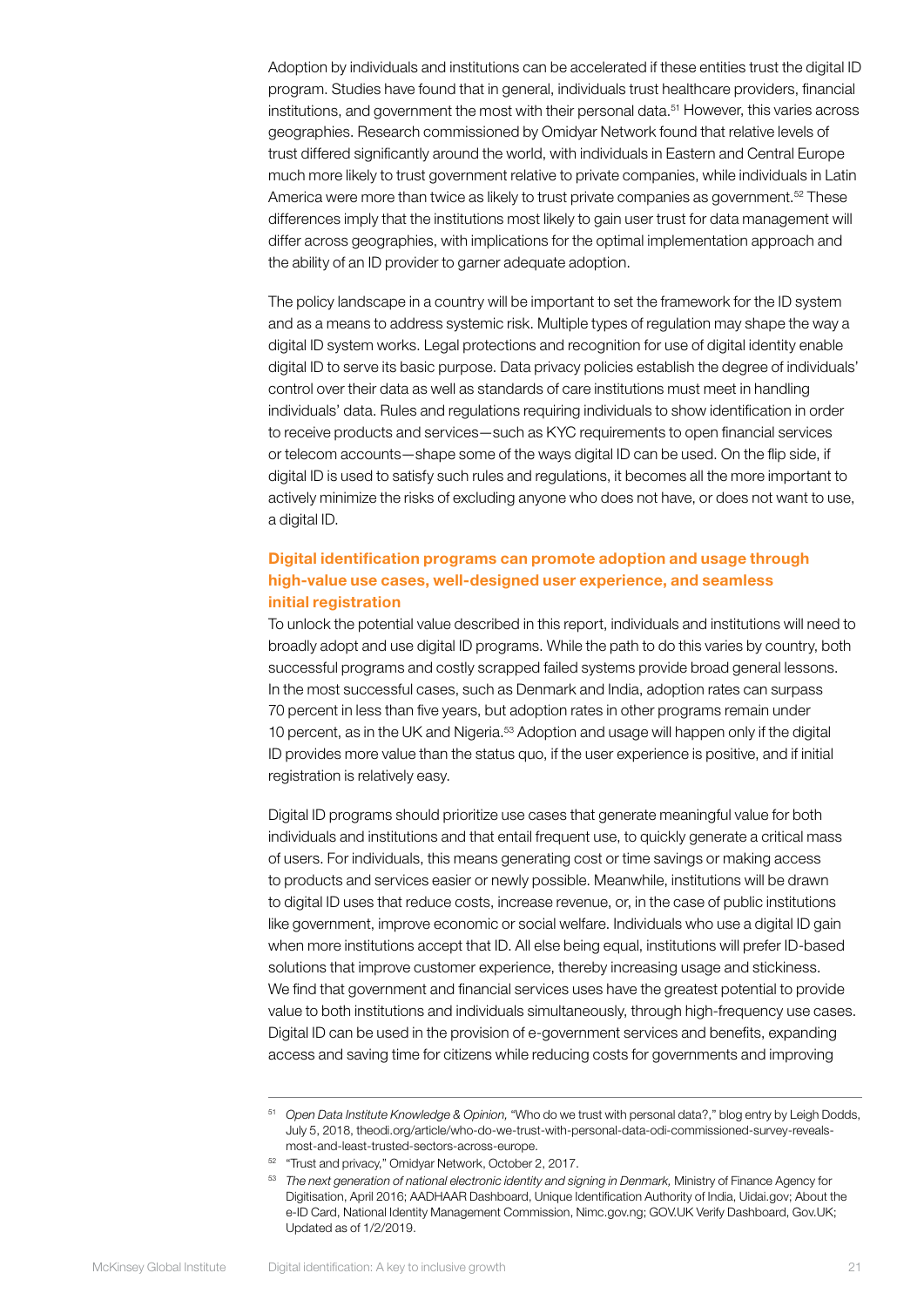social welfare, when compared to existing physical touchpoints. Financial services can use digital ID in e-KYC to make it easier for individuals to access services while cutting institutional costs and reducing financial crime.

User experience for both individuals and institutions must be positive. This means that digital ID providers should prioritize continuous improvement of individual user experience and program accessibility. For example, Sweden's Bank ID program, which has a roughly 75 percent adoption rate among adults, used a mobile application that streamlined the user login and authentication process.<sup>54</sup> By contrast, GOV.UK Verify, which as of January 2019 had a 51 percent verification failure rate, has seen less than 10 percent adoption.<sup>55</sup> Privacy is also a growing contributor to individual user experience, though detailed preferences vary by country. For example, in a Pew survey following the Cambridge Analytica data breach, 26 percent of respondents reported having deleting the Facebook app from their mobile device in the previous year.56 Experience also matters for institutional users. Easily accessible technical support, flexible integration with back-end systems, and availability of value-added services such as fraud protection can all contribute.

Finally, initial digital ID registration should be as easy as possible for both individuals and institutions. The process for individuals should be intuitive, straightforward, convenient, and fast. For example, India successfully onboarded nearly one billion people by rapidly creating about 50,000 enrollment points, located to be accessible even to rural residents, creating an ecosystem of competition among public- and private-sector entities as registrars, incentivizing them by paying them per successful unique registration rather than hourly, and designing extremely inclusive and flexible documentation requirements.57 Starting at enrollment, some consumers, particularly in emerging economies, may need education both to navigate the online world more broadly and to use their digital IDs in specific areas. At the same time, institutions need to be able to seamlessly integrate digital ID into their services at minimal expense. This can be achieved through clear standards that make digital IDs interoperable across firms, sectors, and uses, and it may help commoditize authentication mechanisms.

#### Digital ID programs that unlock value while addressing risk require careful design, appropriate infrastructure, and well-controlled governance

Realizing the value while controlling for risk relies on considered decisions on scope of use cases provided, system ownership, front- and back-end infrastructure and processes, and program governance. Whether the digital ID system is basic or advanced shapes all further decisions about system design, infrastructure, and governance. Advanced digital IDs can unlock significantly more value than basic ones, particularly in mature economies, but may be harder to implement. In addition, because advanced ID programs entail storage of larger amounts of personal data, they demand particularly stringent controls to guard against both misuse and associated risks. Essential elements include a robust approach to what data are collected, very high standards for safe data storage to guard against cyberintrusions, and mandated collection of user consent for all use of personal data.

<sup>54</sup> *This is Bank ID,* Bank ID, bankid.com/en/om-bankid/detta-ar-bankid.

<sup>55</sup> *GOV.UK Verify Dashboard*, Gov.UK

<sup>56</sup> *Americans are changing their relationship with Facebook*, Pew Research Center, 2018.

<sup>57</sup> Alan Gelb and Anna Diofasi Metz, *Identification revolution: Can digital ID be harnessed for development?,*  Center for Global Development, 2018.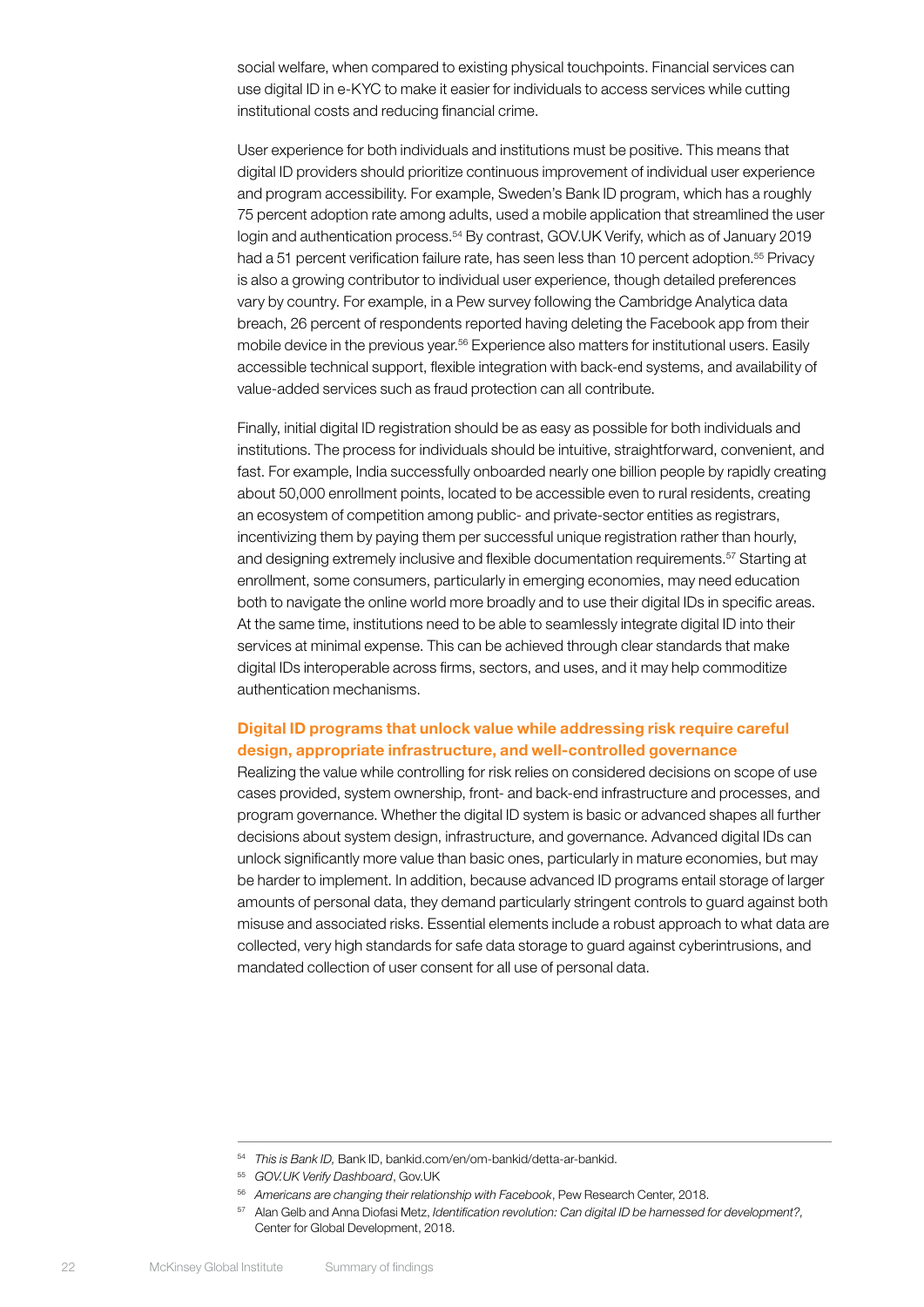Digital ID system ownership takes one of three forms: centralized, federated, or decentralized. All three have both advantages and disadvantages for advanced ID. Hybrid models are also possible—for example, a centralized basic digital ID with federated addon services.

- In a centralized system, a single provider, typically a government agency, is integrated into all use cases, must generate adoption and use, and bears all costs. Examples include the national advanced digital ID programs in Estonia and India. Benefits include streamlined service delivery and high data aggregation capabilities, with tools like distributed storage helping avoid data consolidation. Such a setup does, however, concentrate risk and liability, placing a significant burden of trust on the single provider.
- In a federated system, ownership is shared among multiple stand-alone systems that share common standards. Examples include SecureKey Concierge in Canada, which is led by financial institutions, and GOV.UK Verify, a basic digital ID launched by the public sector. A federated structure distributes cost and dilutes potential for abuse but also requires coordinated decision making, introducing complexity that may disincentivize institutions from participating as ID providers.
- Decentralized models operate with no institutional owners and so hinge on distributed ledgers—for example through blockchain and other technologies—to establish and manage identities, and on collective user demand. Such models remain in the early stages of development. Although it is not an ID system, Solid, launched by Tim Berners-Lee in September 2018, provides an example. Structural benefits include strong user control over data, decentralized data storage, and absence of any central authority that might manipulate or misuse the system. However, development of standards and technologies that provide the requisite security while enabling positive user experience may pose significant challenges, as would the lack of a central authority to address problems or grievances.

Digital ID infrastructure and processes shape user experience, implementation and maintenance costs, and risk profile. Several basic elements of identification infrastructure are necessary, including the ID credential, the IT infrastructure used for enrollment, backend data processing, and authentication, as well as the physical features needed for user interaction and registration. The existence and level of these infrastructure elements will inform decisions on how people register, for example through physical or remote digital channels; what credentials they can use, such as smart cards, innate biometrics, or passwords and personal identification numbers; and how ongoing user and requesting party interaction will occur, which could include decisions about software or applications used for authentication. Additionally, careful process design can help reduce the risk of error at the human-digital interface and protect consumers, ensuring that their information remains safe at the point of enrollment. Examples include systemic rules that cross-check entered data against existing databases as well as measures that replace compromised credentials and provide alternative authentication methods where necessary.

Digital ID programs will also need to implement critical governance mechanisms to ensure a safe, secure, and transparent system. Four central governance elements of any digital ID system are decision rights, access rights, enforcement mechanisms, and contingency planning. Decision rights determine how major program management decisions are made and should be flexible enough to effectively react to dynamic problems, such as cyberbreaches. Access rights establish who user data is available to and what they can do with it. Enforcement mechanisms establish responses to violations of policies or unethical behavior related to the digital ID. These can include fines or penalties as well as systematic audits of ID use to prevent misuse or system abuse. For example, in Estonia, health data is open, all access is logged, and unauthorized activity results in jail time. In Europe,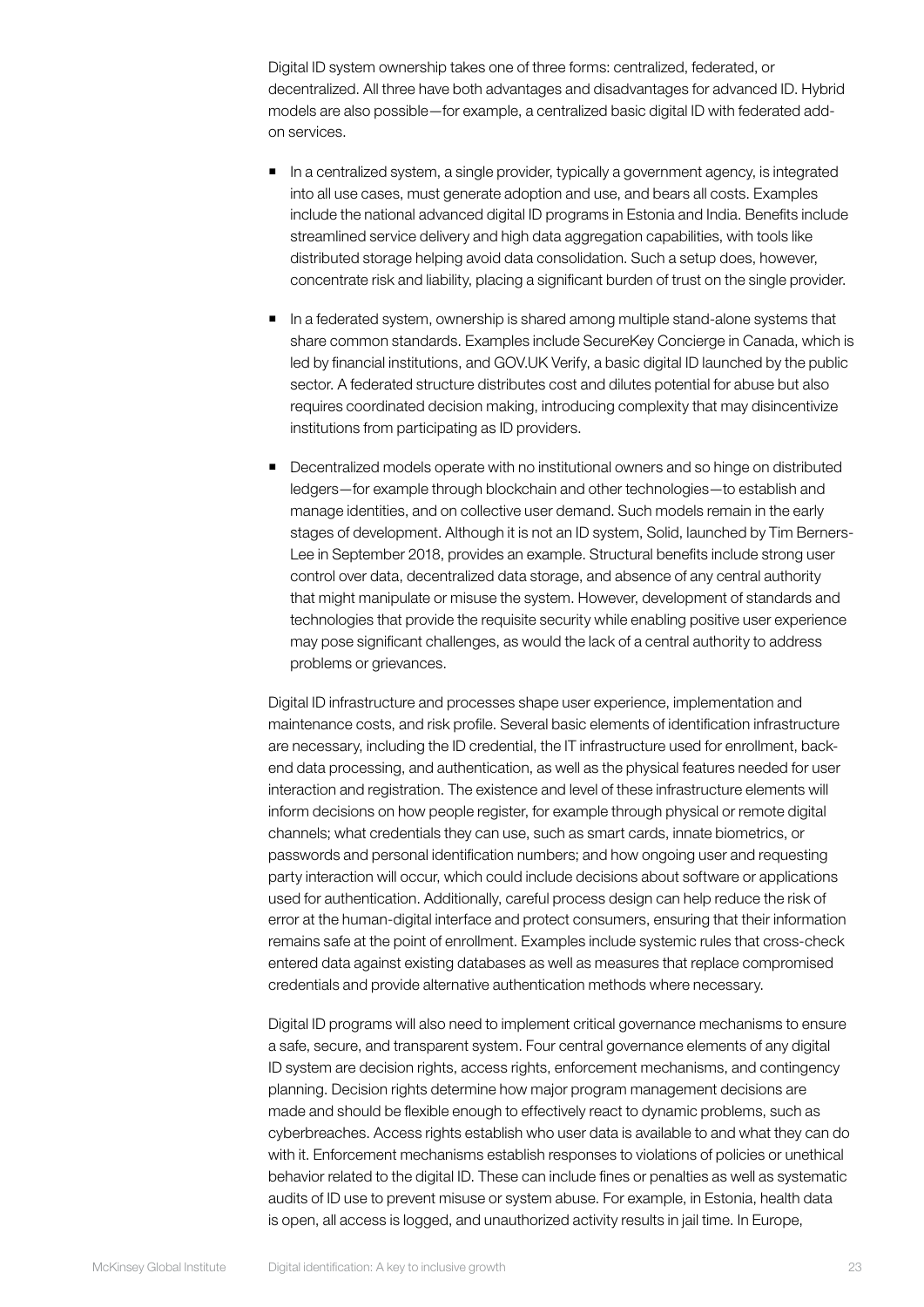companies violating the EU General Data Protection Regulation can be fined up to 4 percent of annual global revenue.

#### Governments, businesses, and civil society institutions can take action now as ID providers, requesting parties, users, and regulators

Governments, businesses, and civil society actors will have to think through several important questions as they shape the course of digital ID programs in their countries, sectors, and communities. These include how to address potential misuse of the digital ID system, what may be an optimal approach to system design or a standard that can be developed regardless of varying country characteristics, and how to accelerate implementation and adoption. Some immediate steps that stakeholders can take to help capture the value of digital ID are outlined in this section.

Governments can play the role of requesting party, for example by asking for information or authentication about constituents; ID provider, for example as the direct provider of a state-run system; or manager of a federated multiprovider system. In addition, governments will play critical roles as regulators and policy makers. In those roles, they can consider developing policies and legal frameworks to enable acceptance of digital identities, collaborating with international bodies to develop cross-border standardization, and partnering with private-sector institutions to understand country-specific economics of digital ID and to explore public-private and consortium-led models of provision.

A business can be a requesting party, for example asking for information or authentication from a consumer or an employee; an ID provider, either as a stand-alone organization or as a member of a consortium; or both. Additionally, businesses can interact with digital ID regulation at the industry level by working on development of private-sector ID technology and implementation standards. Steps businesses can take include innovating processes that could leverage digital ID to boost efficiency and improve customer experience, working to facilitate development of global standards, and collaborating with governments to conduct bespoke cost-benefit analysis of digital identity and develop new digital ID programs.

Civil society institutions can influence the priorities of businesses and government in the development of policy or program design. Steps they can take to help ensure that individuals capture the value of digital ID and to protect them from misuse include petitioning politicians, regulators, and institutions to develop digital ID programs and the policies necessary to make them safe, accessible, and socially beneficial.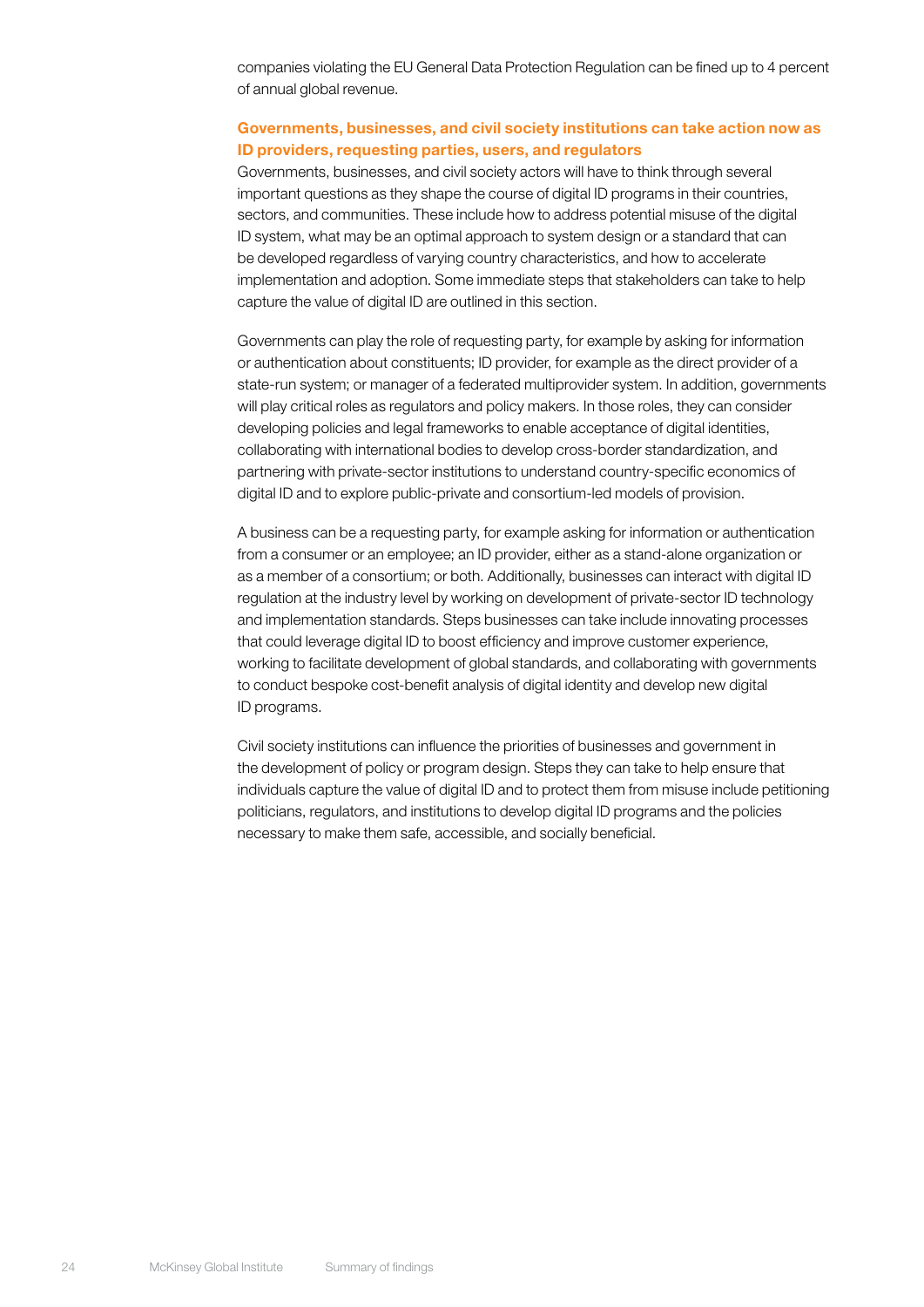Digital ID offers individuals social, civic, and political benefits, from increased inclusion, formalization, and transparency to better control of online data. Designed carefully and scaled to high levels in multiple application areas, it can also create significant economic value, particularly in emerging economies, with benefits for both individuals and institutions. Yet with that potential comes risk from deliberate misuse of digital ID programs by government and commercial actors as well as broader risks common to other large-scale digital interactions, such as technology failure and security breaches.

•••

The design, governance, and use of digital ID is a rapidly evolving area deserving additional research. Topics for further investigation include system design, incorporating features to ensure fully informed consent both at sign-up and during ongoing usage; economic quantification of risks, encompassing design decisions and associated costs; relative benefits and downsides of different models for digital ID system governance and ownership—public or private as well as centralized, federated, or decentralized; and continued accumulation of an evidence base documenting benefits by use cases, including the link to specific design decisions and drivers of usage and adoption.

While solutions are not always clear, and more research will help clarify upsides and downsides, digital ID is undoubtedly an important opportunity for economies, governments, businesses, and individuals around the world.

Cover image © John M Lund Photography Inc./Getty Images